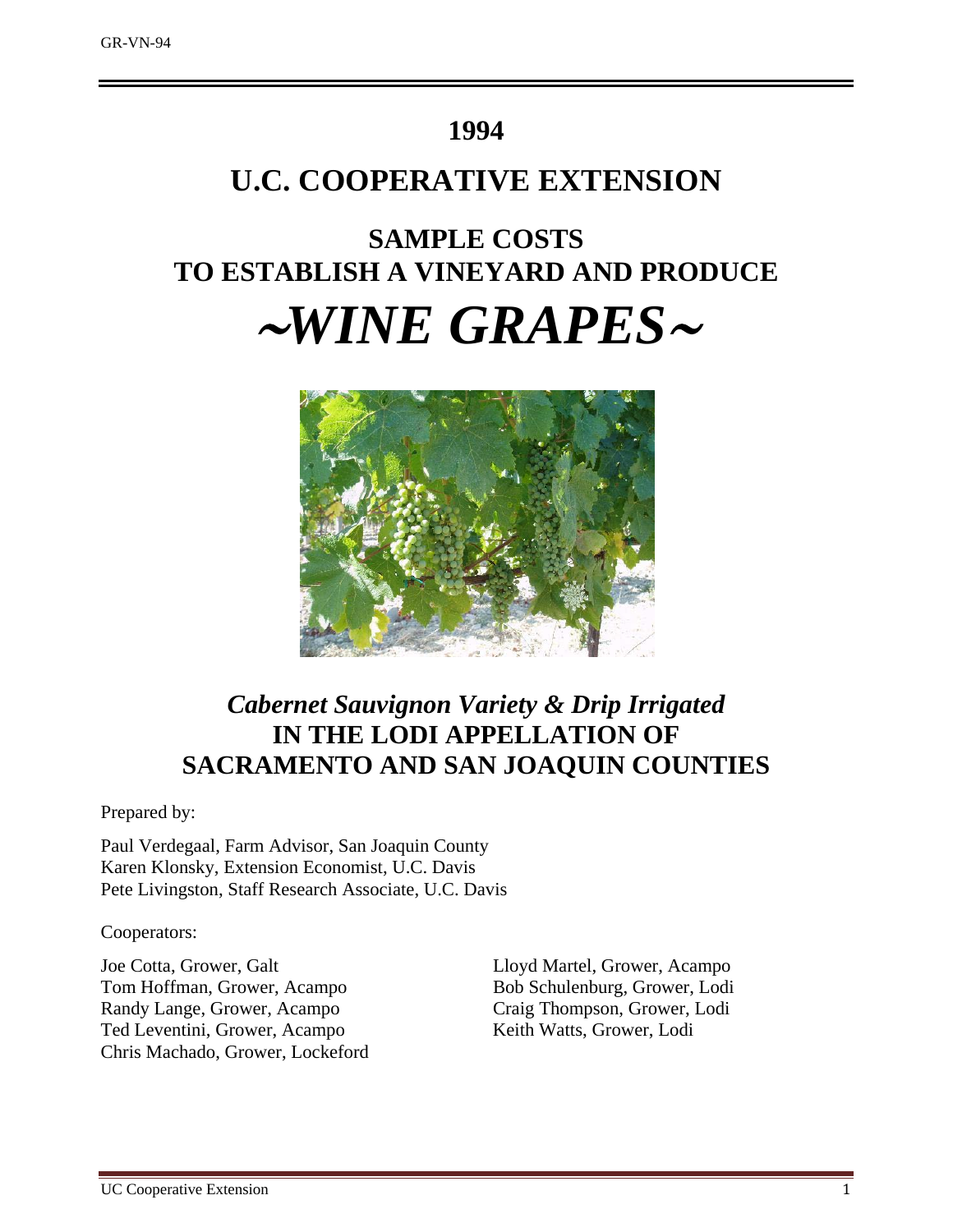### **U.C. COOPERATIVE EXTENSION**

## **GENERAL INFORMATION FOR ESTABLISHING A VINEYARD AND PRODUCING WINE GRAPES** *Cabernet Sauvignon Variety and Drip Irrigated* **Lodi Appellation of Sacramento and San Joaquin Counties - 1994**

The detailed costs for vineyard establishment and wine grape production in the Lodi Appellation of Sacramento and San Joaquin Counties are presented in this study. The hypothetical farm used in this report consists of a total of 200 acres, 60 of which are being established, 135 acres of mature vineyards and the remaining five acres are in farmstead, roads, and pumping stations.

The practices described in this cost study are considered typical for this crop and area. Sample costs given for labor, materials, equipment and contract services are based on current figures. Some costs and practices detailed in this study may not be applicable to your situation. The use of trade names is not an endorsement or a recommendation. A blank *Your Cost* column is also provided to enter your actual costs on **Tables 2** and **3**, **Costs Per Acre To Produce Wine Grapes** and **Costs And Returns Per Acre To Produce Wine Grapes.** This study is only intended as a guide and can be used in making production decisions, determining potential returns, preparing budgets and evaluating production loans.

This study consists of **General Assumptions for Establishing a Vineyard and Producing Wine Grapes** and eight tables.

- **Table 1. Costs Per Acre To Establish A Vineyard.**
- **Table 2. Costs Per Acre To Produce Wine Grapes**
- **Table 3. Costs And Returns Per Acre To Produce Wine Grapes**
- **Table 4. Monthly Cash Costs Per Acre To Produce Wine Grapes**
- **Table 5. Whole Farm Annual Equipment, Investment And Business Overhead Costs**
- **Table 6. Hourly Equipment Costs**
- **Table 7. Ranging Analysis**

For an explanation of calculations used for the study refer to the attached General Assumptions, call the Department of Agricultural Economics, Cooperative Extension, University of California, Davis, California, (916) 752-3589 or call the San Joaquin County viticulture farm advisor, Paul Verdegaal, (209) 468-2085.

The study mentioned above can be requested through the Department of Agricultural Economics, U.C. Davis, or from selected county Cooperative Extension offices.

University of California and the United States Department of Agriculture cooperating.

The University of California, Cooperative Extension in compliance with Titles VI and VII of the Civil Rights Act of 1964, Title IX of the Education Amendments of 1972, Sections 503 and 504 of the Rehabilitation Act of 1973 does not discriminate on the basis of race, religion, color, national origins, sex, mental or physical handicaps or age in any of its programs or activities, or with respect to any of its employment policies, practices or procedures. Nor does the University of California does not discriminate on the basis of ancestry, sexual orientation, marital status, citizenship, medical condition (as defined in section 12926 of the California Government Code) or because the individuals are disabled or Vietnam era veterans (as defined the Vietnam Era Veterans Readjustment Act of<br>1974 and Section of the Cal 300 Lakeside Drive, Oakland, California 94612-3560, (510) 987-0097.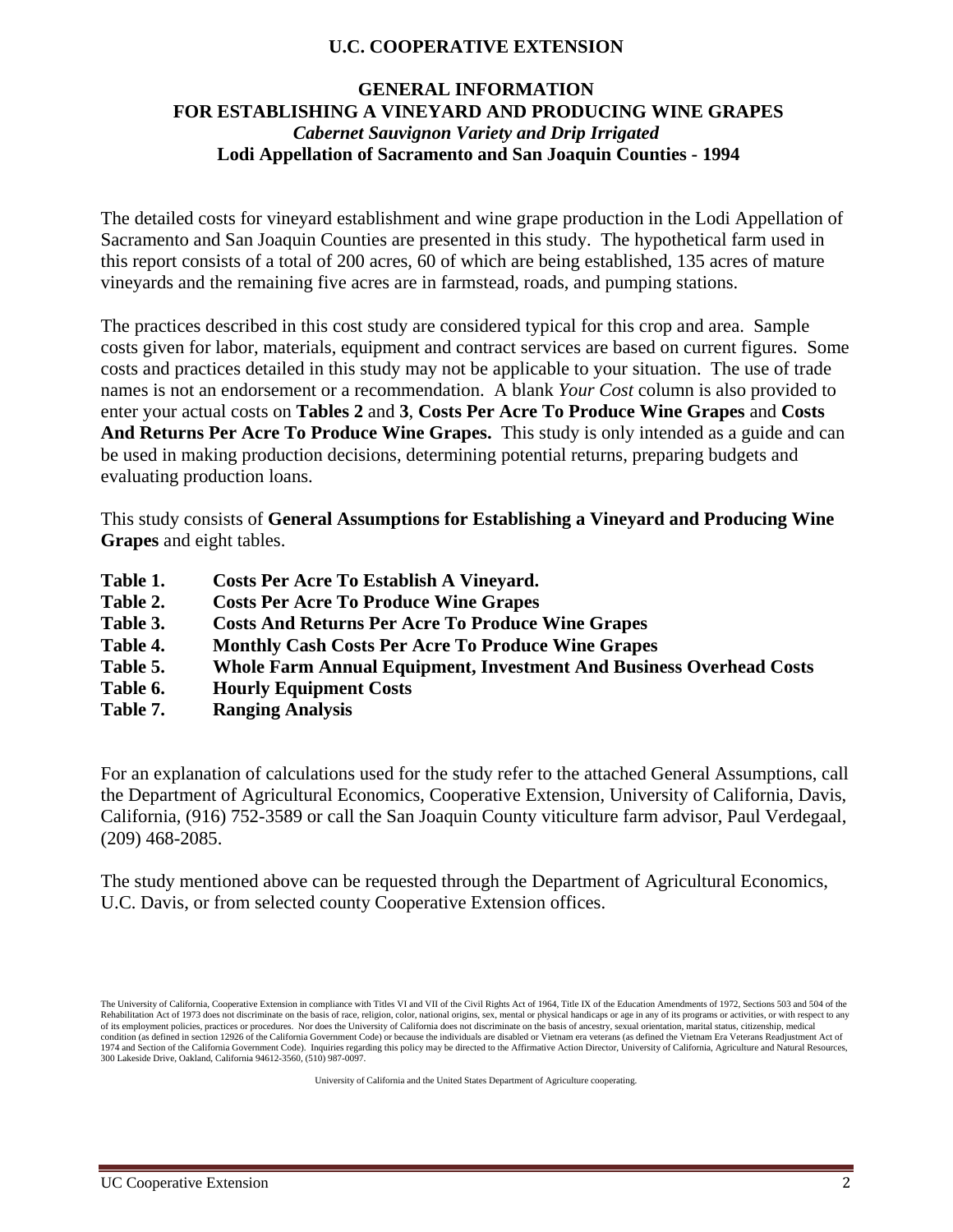#### **U.C. COOPERATIVE EXTENSION**

#### **GENERAL ASSUMPTIONS FOR ESTABLISHING A VINEYARD AND PRODUCING WINE GRAPES** *Cabernet Sauvignon Variety and Drip Irrigated* **Lodi Appellation of Sacramento and San Joaquin Counties - 1994**

The following is a description of some general assumptions pertaining to sample costs to establish a vineyard and produce wine grapes in the Lodi Appellation. Practices described should not be considered recommendations by the University of California, but rather represent production procedures considered typical for this crop and area. Some of these costs and practices may not be applicable to your situation or used during every production year. Additional ones not indicated may be needed.Establishment and cultural practices for the production of wine grapes vary by grower and region. Variations can be significant. The practices and inputs used in this cost study serve only as a sample or guide. These costs are represented on an annual, per acre basis. *The use of trade names in this report does not constitute an endorsement or recommendation by the University of California or the Lodi District Grape Growers Association nor is any criticism implied by omission of other similar products.* 

### **1. LAND:**

The vineyard is owned, managed and operated by the owner. The vineyard is located in the Lodi Appellation of San Joaquin County and is situated on the valley floor with deep, well drained soil. The farm is comprised of 200 acres, 195 of which are planted with wine grapes. Of that, 135 acres are mature vineyards in production, 60 acres of grapes are being established, and five acres are occupied by roads, irrigation systems, fencing, and farmstead. Land is valued at \$8,000 per acre. Because only 195 of the 200 acres are planted to grapes, land is valued at \$8,205 per plantable acre.

#### **2. VINES:**

Phylloxera resistant rootstock is planted on a 7' x 10' spacing with 622 vines per acre during the first spring. At planting time rootstocks are trimmed, planted, and covered with soil. Later in the year, the vines are uncovered; field budded with certified Cabernet Sauvignon buds, and covered again. In the second year vines are uncovered, cut off above the bud and milk cartons are placed around them. At the same time 2% or 13 vines per acre will be replanted. Vines will be trained to a bilateral cordon at 44 inches and spur pruned. The grapevines are expected to begin yielding fruit in three years and then be productive for an additional 22 years.

### **3. IRRIGATION SYSTEM:**

**Irrigation System:** The previous vineyard is assumed to have a well which will be refurbished and a new pump, motor, and filtration/injector station will be installed along with the drip irrigation system during to planting. The well, 15 hp motor, pump, filtration station, fertilizer injector system, drip lines and the labor to install of these components is included in the irrigation system cost. Water is pumped to the vineyard after running through a filtration station into the drip lines along the vine rows. The irrigation system is considered an improvement to the property and has a 25 year lifespan. Therefore, it is not found in preplant operations in **Table 1**, establishment costs, rather it is shown in the non-cash overhead sections as depreciation and interest on investment of various tables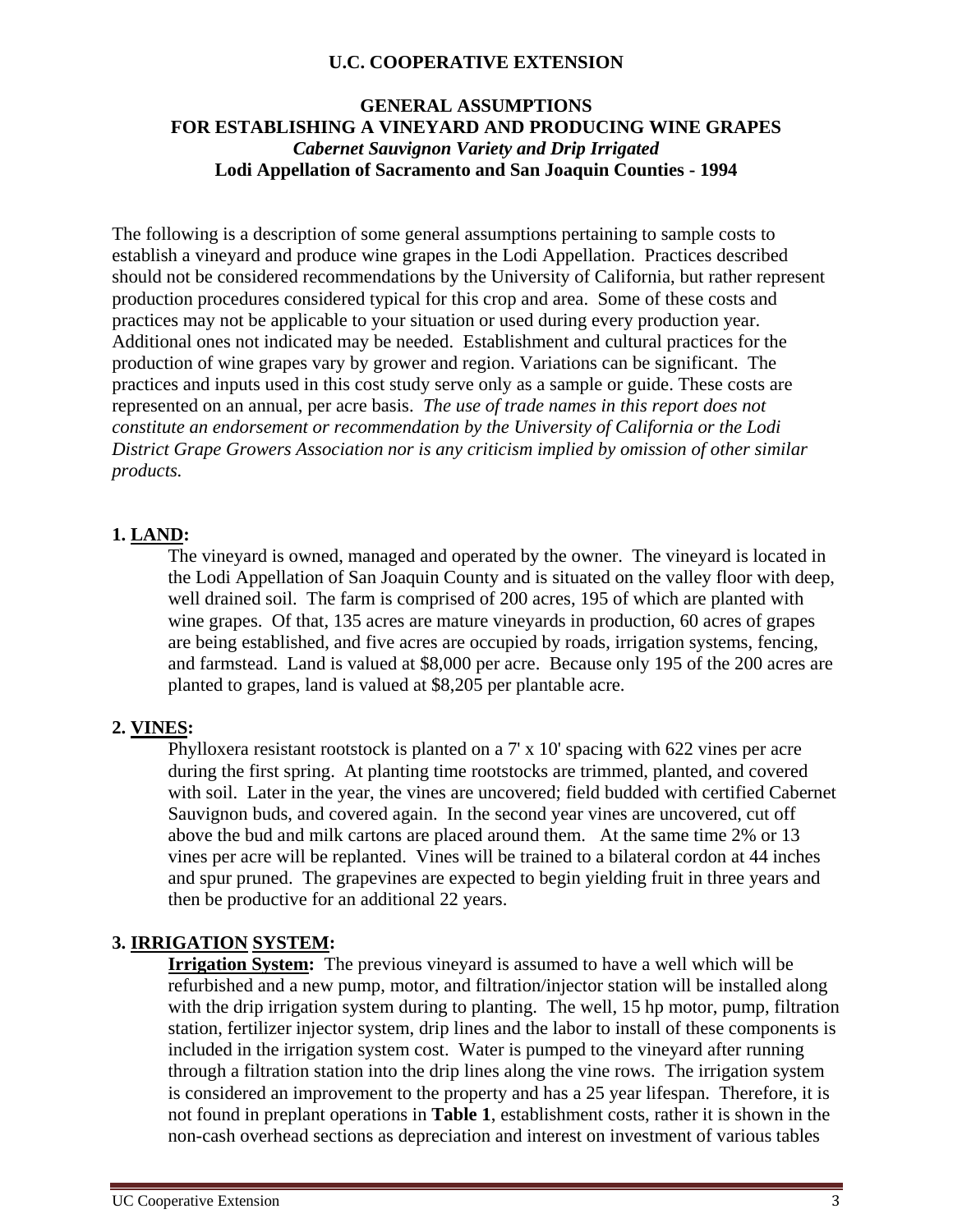and the Investments portion of **Table 5**.

Pumped water plus labor is the irrigation cost. The cost is based on using 15 hp motor to pump 16 acre-inches 60 to 90 feet over 195 acres. Price per acre-foot of water will vary by grower in this region depending on quantity pumped, power cost, various well characteristics, and other irrigation factors. In this study water is calculated to cost \$22.20 per acre-foot. No assumption is made about effective rainfall. Irrigations begin in May and end in July during the first two years. By the third year additional water is

applied during August and one postharvest irrigation of three acre-inches in October. The amount of water applied to the vineyard period varies and is shown in **Table A**.

| Table A. | <b>Applied Irrigation Water</b> |             |                      |
|----------|---------------------------------|-------------|----------------------|
|          |                                 | AcIn/Year   |                      |
| Year     | Preharvest                      | Postharvest | <b>Total Applied</b> |
|          |                                 |             |                      |
|          |                                 |             |                      |
| ุวุ⊥     |                                 |             |                      |

### **4. TRELLIS SYSTEM:**

The trellis system is designed to support a bilateral cordon trained and spur pruned vineyard. The system in this study utilizes metal T posts at each vine with end posts at row ends to anchor the wires. Three permanent wires are secured to the end posts and attached to all metal posts. Installation of the trellis system is performed by the owner and hired workers. It is considered part of the vineyard since it would be removed at the time of vine removal and is shown in the vineyard establishment costs in **Table 1**. The trellis system is installed during the first 2 years and is detailed as follows.

**First Year:** In the fall of the first year or Spring of the second, after the vines have been planted and the drip lines are laid out on the ground alongside the vines, both T posts and end posts are installed. Seven foot metal T posts are set at each vine location and end stakes are pounded into the soil at the row ends. Initially the drip irrigation line is laid out on the ground along the vine row and turned on to make dry ground soft for speeding post installation.

**Second Year:** All wires are strung from end post to end post. Two 12 gauge, high tensile, cordon and catch (top) wires are attached with a clip to each metal T post. The bottom strand is a 13 gauge, high tensile wire also permanently attached to end and T posts. It is from this wire that the drip irrigation line is suspended from drip clips.

## **5. ESTABLISHMENT CULTURAL PRACTICES:**

This vineyard is established on ground that had been previously planted to an older vineyard. The land is assumed to be on flat alluvial soils that are well drained and fertile. The practices described below represents only the hypothetical vineyard in this study. These are typical practices for many vineyards in the Lodi Appellation, but may not be appropriate to your circumstance.

### **Vineyard Conversion And Site Preparation:**

The vineyard to be established is assumed to be planted on land with an existing vineyard. The present grapevines are removed in the fall. After the vines have been pushed out and burned, the land slip plowed twice to a depth of 5-6 feet breaking up any underlying hardpan to improve root and water penetration and also pulls up additional roots from the previous vines which can harbor disease. Afterwards the ground is disced three times which helps break up large clods of soil smoothing the ground in advance of fumigation. A company is contracted to fumigate the vineyard site to control soil-borne pathogens and pests; 100% of the ground is treated untarped. A single discing to seal the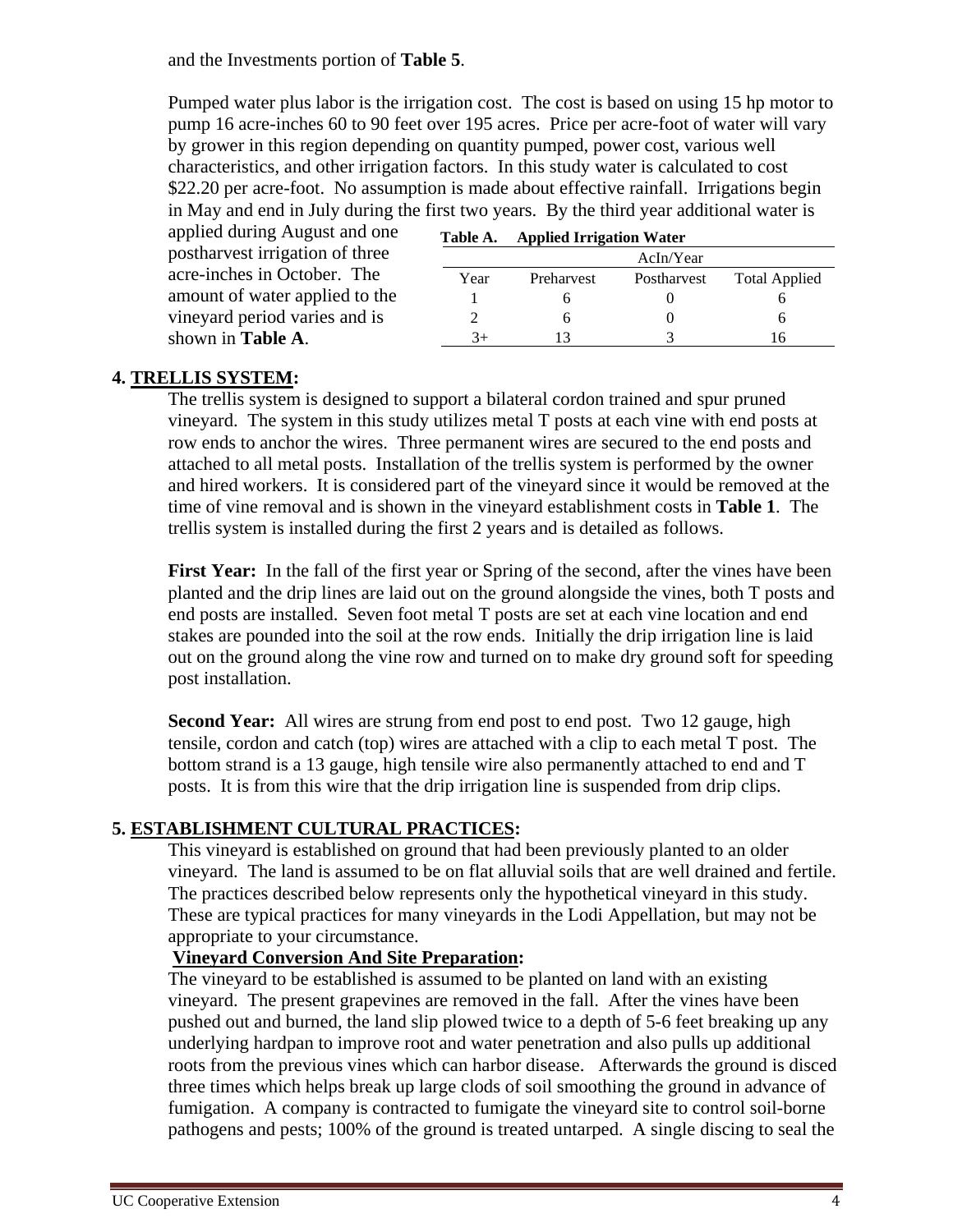fumigant is performed immediately afterward. Subsoiling and discing prior to fumigation opens the soil for better diffusion of the fumigant through a larger area of the soil which provides better control for soil-borne pests. The following spring three cultivations occur before a pre-emergent, residual herbicide (Treflan<sup>®</sup>) is applied and immediately incorporated with two cultivations for weed control through most of the early growing season. Vineyard removal, slip plowing, and fumigation are performed by contract or custom operators. All operations that prepare the vineyard for planting are done in the year prior to planting, but costs are shown in the first year.

**Planting And Budding:** Planting the vineyard starts by laying out and marking vine sites in early spring. The drip line is laid on top of the ground and turned on to ease digging by hand. Rootstocks are trimmed, planted, and covered with soil. In August of the first year or when the budwood is mature, a commercial budder uncovers each rootstock, buds a certified Cabernet Sauvignon bud onto it, and prunes back rootstock growth.

In the second year, 2% of the vines or 13 vines per acre are lost and are replaced. This involves planting new rootstocks and budding scions again later. Buds that failed on surviving rootstock are rebudded by the commercial budder usually at no charge.

**Pruning:** A number of similar, but different cultural operations are performed during pruning, training, tying, suckering vines, shoot positioning and thinning operations. Not all operations are practiced each year, nor are all the same practices used for other training methods or trellis systems.

In the first year, the pruning is done when the rootstock is budded. This involves removing any shoots sprouting from the rootstock so that the scion buds are encouraged to produce the vine structure. All prunings are left in between the vine rows to be chopped by the tractor and disc.

The second year begins by uncovering the budded vine, the rubber band holding the bud is cut off, the vine is topped, and a milk carton is placed around the trunk to protect it from vertebrate damage and sunburn. Green tying includes suckering, tying, and training the vine. Suckering is the removal of sprouts from the rootstock that could compete with the main trunk and cordons for water and nutrients. Vines are trained by tying one shoot up the T post to become the main trunk. Later this shoot is topped at or below the cordon wire and two lateral shoots are selected from the trunk as the bilateral cordons. Any remaining lower laterals would also be pruned off and cordons cut back to the appropriate girth. Green tying continues in the vineyard from May through July.

Training vines in the third year begins by extending the cordons along the permanent cordon wire. Spur positions are selected at this time. Slower growing vines continue to be trained; however, year three is the last year that the vines are trained in this study. Spur position selection may continue with this year's pruning operations. Canes from spurs are pruned appropriately.

After vines are trained hand vine care activities such as shoot positioning, thinning, and suckering trunks and cordons start in year three. The number of hours per acre needed to prune declines from the previous year, but remains constant in the years thereafter.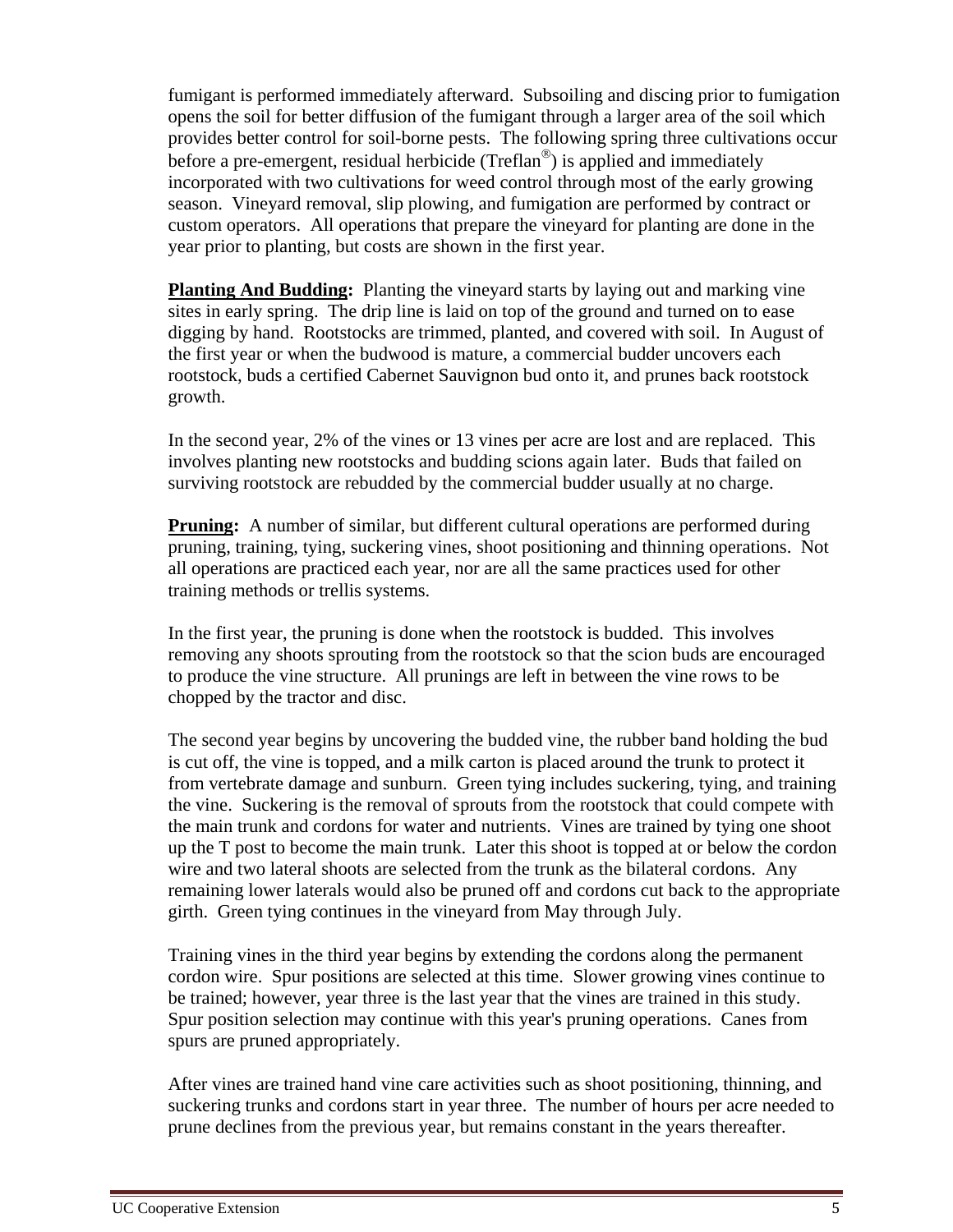**Insect and Arthropod Management:** Insects are managed by using several different pesticides and management techniques beginning in the third year. Various species of leafhoppers (*Erythroneura elegantula* Osborn, and *E. variabilis* Beamer) cause serious problems, but can be controlled by various insecticides. A single application of Pyrenone $\mathscr P$  in June by tractor and vineyard sprayer is assumed to control leafhoppers through the season.

**Disease Management:** There are many pathogens that attack grapevines, but the only major disease that is assumed to occur in this study is powdery mildew (*Uncinula necator*). A dusting program for powdery mildew control begins the third year. Sulfur dust is applied once early in the season, followed by seven applications of sulfur dust made through mid July. It is applied at a rate of 15 pounds per acre each time using a tractor and 3-point duster.

**Vineyard Floor Management:** Weeds present in the vine row the year the vines are planted will be controlled with several cultivations and a pre-emergent, residual herbicide applied the year prior to planting. The row centers between the vine rows are cultivated three to five times with a disk during the growing season throughout the establishment years. The vineyard is stripped sprayed with a combination of residual herbicides such as Surflan<sup>®</sup> and Gramoxone<sup>®</sup>, registered for young vines beginning in the late fall of the first year. Summer weed control along the vine row begins in the second year with spot spraying using Roundup<sup>®</sup>.

**Fertilization:** A nitrogen fertilizer is applied in all years of vineyard establishment. A liquid formulation of UN-32 (32% nitrogen) is used at a rate of 25 pounds of N per acre through the drip line.

**Vertebrate Pest Management:** One vertebrate pest requires control in vineyards for this region; rabbits. Three species may cause damage; Jackrabbits (*Lepus californicus*), cottontail (*Sylvilagus audubonii*), and brush rabbit (*S. bachmani*), though Jackrabbits are the major pest. Damage by rabbits is managed by milk cartons placed around the young vines when rubber bands are cut in the second year. This prevents rabbits from feeding on young vines. Another method of managing rabbit injury from the first year on is by building a fence around the vineyard and excluding them. Growers may offset their fence investment cost since it would lower losses from rabbit damage and spending for other control measures that would be undertaken if the fence were not in place.

**Establishment Cost:** An establishment cost is the sum of the costs for land preparation, trellis system, planting, vines, cash overhead and production expenses for growing the vines through the first year that grapes are harvested. It is used to determine the non-cash overhead expenses, depreciation and interest on investment, during the production years. The Total Accumulated Net Cash Cost on **Table 1**, in the third year represents the establishment cost. For this study the cost is \$5,949 per acre or \$1,160,055 for the 195 acre vineyard. The establishment cost is spread over the remaining 22 years of the 25 years the vineyard is in production.

## **6. PRODUCTION CULTURAL PRACTICES:**

**Pruning:** Pruning is done during the winter months and the prunings are chopped using the mower. Hand vine care activities such as shoot positioning, thinning, and suckering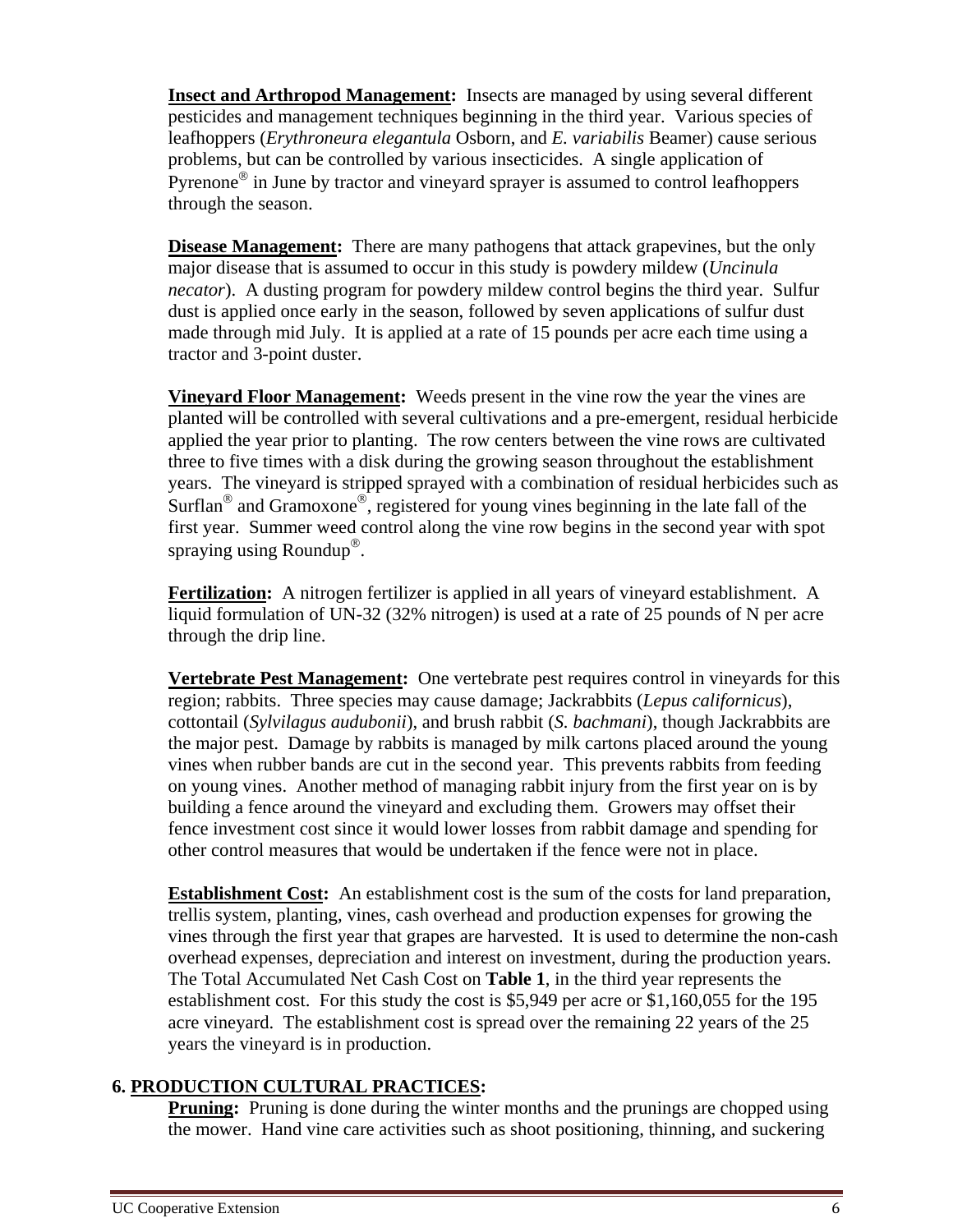trunks and cordons continue through all production years. Positioning and thinning shoots allows vines adequate space to develop better fruit clusters, opening the canopy to allow greater air movement through the vines and around the clusters. Consequently, growth of fungal diseases is inhibited and subsequent number of pruning cuts are reduced.

**Fertilization:** Nitrogen is applied at a rate of 25 pounds of N per acre during the production years by injecting a liquid 5-0-10 through the drip irrigation system. Additionally, 5 pounds of N and 25 pounds of potassium are applied using the same fertilizer after harvest.

**Vineyard Floor Management:** In practice herbicide choice is a function of weed pressure which can change over time. In this vineyard vine row weeds are controlled with a mix of Princep<sup>®</sup> and Karmex<sup>®</sup> applied as a strip spray during November. Resident vegetation in the row centers is managed with five discings per season which also chops prunings. A spot herbicide spray of Roundup is used to treat 25% of the acreage, primarily for field bindweed control.

**Insect And Arthropod Management:** Pest management techniques used to control insect and disease problems in the last year of vineyard establishment are the same practices used in the production years. Leafhoppers are managed by a spray mix of Pyrenone<sup>®</sup>.

**Disease Management:** Powdery mildew is treated beginning in April with an application of sulfur. It is followed by nine additional applications of dusting sulfur on a 7-10 day cycle continuing through mid-July.

Pesticides, rates, and cultural practices mentioned in this cost study are a few of those listed in the UC IPM Pest Management Guidelines, Grapes and Grape Pest Management. Written recommendations are required for many pesticides and are made by licensed pest control advisors. For information and pesticide use permits, contact the local county Agricultural Commissioner's office. For additional production information contact the San Joaquin County viticulture farm advisor.

### **7. HARVEST:**

Harvesting starts in the third year. In this cost study the vineyard contracts to have the grape crop custom harvested by machine and is charged on a per acre basis. Hauling to the crusher is also contracted for and paid by the grower. If growers do their own mechanical harvesting, then the equipment for harvest operations should be inventoried in Investment costs on **Table 5**, and operation costs would be calculated and placed in Harvesting costs in **Table 1** and **2**. All custom charges would be subtracted from Harvesting costs in **Table 1** and **2**.

### **8. YIELDS & RETURNS:**

Grapes begin bearing an economic crop in the third year after planting.Yield maturity is reached in the fourth year. An assumed yield of 7 tons per acre is used to calculate cost

| per ton in production years. Typical  | Table B. |               | Annual Yields for Cabernet Sauvignon |      |
|---------------------------------------|----------|---------------|--------------------------------------|------|
| yield range for Cabernet Sauvignon    |          | Year          |                                      | $4+$ |
| in the Lodi Appellation is 6.5 to 7.5 |          | Tons Per Acre | 3.0                                  | 7.0  |
|                                       |          |               |                                      |      |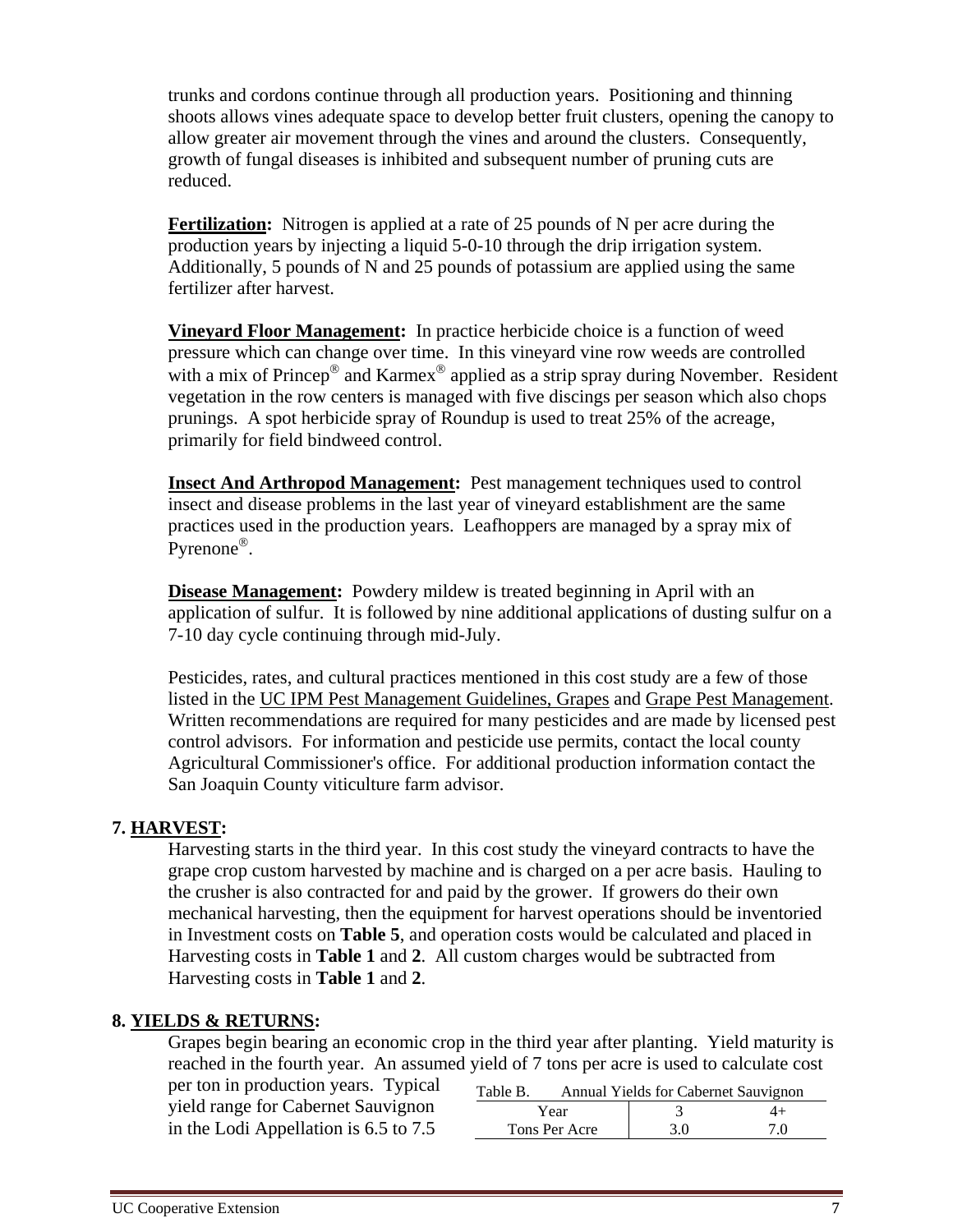tons per acre. The annual yields are measured in tons as shown in **Table B**.

**Returns:** Return prices per ton for wine grapes are determined by variety and percent sugar. The effect of sugar percentages on prices is indicated in **Table C** by the low and high returns received. The lowest price in the last four years was \$135 per ton while the high was at \$1,041; the average 1993 price for Cabernet Sauvignon was \$545 per ton. Use of return prices for grapes is for calculating net returns to growers at different yields and price. Returns, shown in **Table 7**, will vary and the yields and prices used in this cost study are an estimate taking into consideration variety produced, fruit quality, and

| current market<br>conditions. An | Table C. Annual Prices Received By Lodi Appellation (District 11) Growers<br>For Cabernet Sauvignon Over The Previous Four Harvests |       |          |         |  |  |  |  |  |
|----------------------------------|-------------------------------------------------------------------------------------------------------------------------------------|-------|----------|---------|--|--|--|--|--|
| estimated price                  | $\sqrt{\frac{2}{10}}$                                                                                                               |       |          |         |  |  |  |  |  |
| of a \$550 per ton               |                                                                                                                                     | Range | Weighted |         |  |  |  |  |  |
| of Cabernet                      | Year                                                                                                                                | Low   | High     | Average |  |  |  |  |  |
| Sauvignon wine                   | 1990                                                                                                                                | 226   | 706      | 617     |  |  |  |  |  |
|                                  | 1991                                                                                                                                | 135   | 1,041    | 448     |  |  |  |  |  |
| grapes is used in                | 1992                                                                                                                                | 250   | 858      | 555     |  |  |  |  |  |
| this study.                      | 1993                                                                                                                                | 400   | 909      | 560     |  |  |  |  |  |
|                                  | Average                                                                                                                             | 253   | 879      | 545     |  |  |  |  |  |

#### **9. RISK:**

Risk is caused by various sources of uncertainty including production, price, and financial. Examples of these are frost damage, a decrease in price, and increase in interest rates. The risks associated with producing wine grapes in the Lodi Appellation of Sacramento and San Joaquin Counties should not be underestimated. While this study makes every effort to model a production system based on typical, real world practices, it cannot fully represent agronomic, market, and financial risks which affect the profitability and economic viability of wine grape production. Additionally, establishment of vineyards and the equipment required to properly handle the fruit is very capital intensive. Growers should consider all of the agronomic and economic risks before committing resources to establishing a vineyard and wine grape production in this region.

### **10. LABOR:**

Hourly wages for workers are \$5.50 and \$4.75 per hour for machine and non-machine workers, respectively. This is based on wages paid by the growers in this study. Adding 34% for Workers Compensation, Social Security, Medicare, insurance, and other possible benefits gives the labor rates shown of \$7.15 and \$6.18 per hour for machine labor and non-machine labor, respectively. Labor for operations involving machinery are 20% higher than the operation time given in **Table 2** to account for the extra labor involved in equipment set up, moving, maintenance, work breaks, and field repair. Wages for a halftime manager are included as a cash overhead cost. Any return above total costs is considered a return to management and risk.

### **11**. **CASH OVERHEAD:**

Cash overhead consists of various cash expenses paid out during the year that are assigned to the whole farm, not to a particular operation. These costs include property taxes, interest on operating capital, office expense, liability and property insurance, sanitation services, and equipment repairs.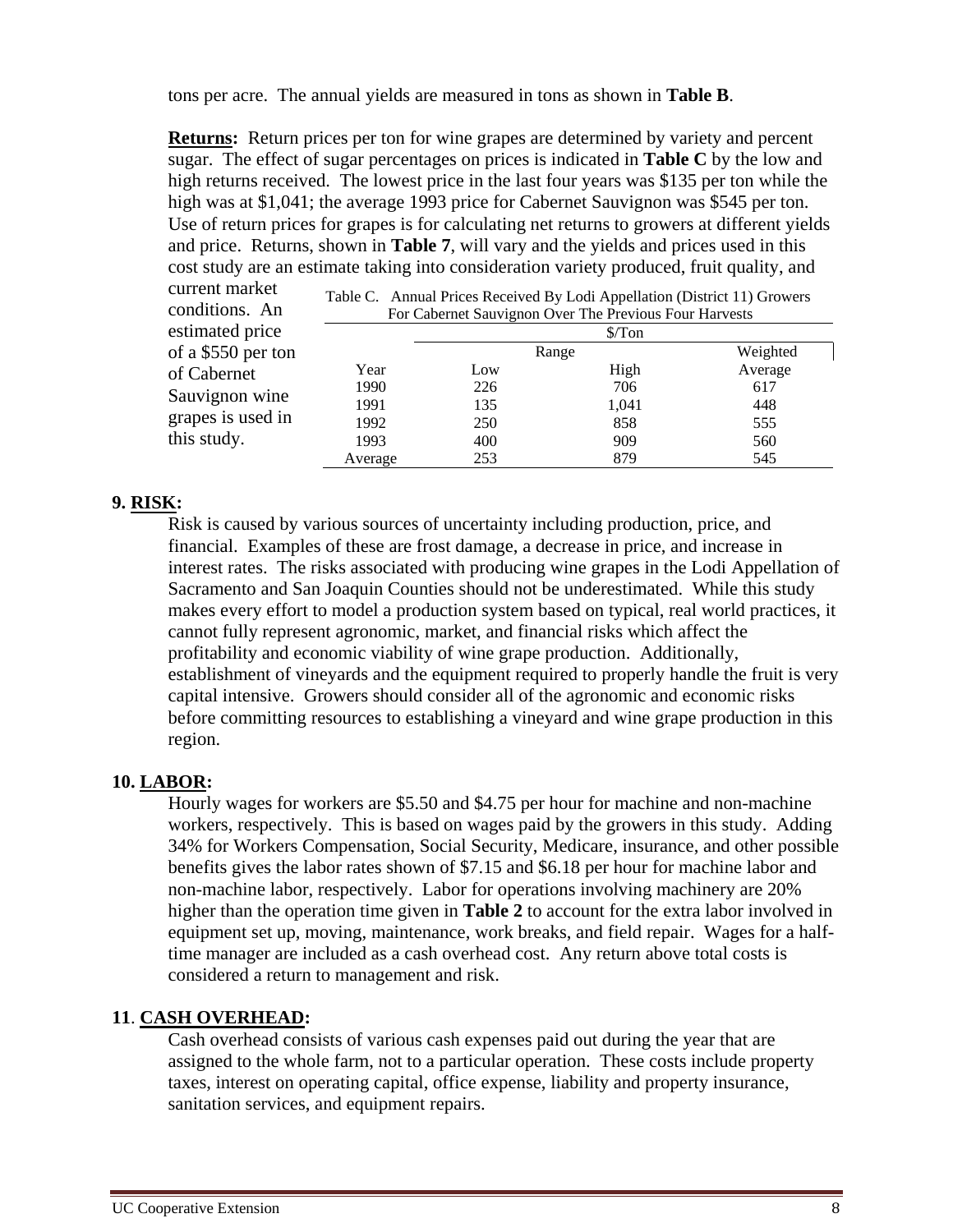**Property Taxes:** Counties charge a base property tax rate of 1% on the assessed value of the property. In some counties special assessment districts exist and charge additional taxes on property including equipment, buildings, and improvements. For this study, county taxes are calculated as 1% of the average value of the property. Average value equals new cost plus salvage value divided by 2 on a per acre basis.

**Interest On Operating Capital:** Interest on operating capital is based on cash operating costs and is calculated monthly until harvest at a nominal rate of 7.89% per year. A nominal interest rate is the going market cost of borrowed funds.

**Insurance:** Insurance for farm investments varies depending on the assets included and the amount of coverage. Property insurance provides coverage for property loss and is charged at 0.713% of the average value of the assets over their useful life. Liability insurance covers accidents on the farm and costs \$617 for the entire farm.

**Office Expense:** Office and business expenses are estimated at \$50 per acre. These expenses include office supplies, telephones, bookkeeping, accounting, legal fees, road maintenance, etc.

**Sanitation Services:** Sanitation services provide portable toilets for the vineyard and cost the farm \$2,326 annually. The cost for this includes delivery and regular servicing of toilets.

**Managers Salary:** A salary for a manager is included to indicate that a cash cost for professional supervision of the vineyard is incurred. If the manager is also the owner a salary would be paid regardless of any profits received from vineyard production. An expense of \$30,000 per year for a professional manager's time is used in this study. Cash overhead costs are found in **Tables 1**, **2**, **3**, **4**, and **5**.

### **12. NON-CASH OVERHEAD:**

Non-cash overhead is comprised of depreciation and interest charged on equipment and other investments. Although farm equipment on typical vineyard in the Lodi Appellation may be purchased used, this study shows the current purchase price for new equipment adjusted to 60% of new value to indicate a mix of new and used equipment. Annual equipment and investments costs are shown in **Tables 1**, **2**, **3**, and **5**. They represent depreciation and opportunity cost for each investment on an annual per acre basis.

Depreciation is a reduction in market value of investments due to wear, obsolescence, and age estimated on a straight line basis. Annual depreciation is calculated as purchase price minus salvage value divided by years the investment is held. The purchase price and years of life are shown in **Table 5**.

Interest is charged on investments to account for income foregone (opportunity cost) that could be received from an alternative investment. The investments are assumed to be owned outright. Therefore, interest on investments is a non-cash cost. Investments include land, vineyard establishment, irrigation system, buildings, and equipment. Interest is calculated as the average value of the investment during its useful life, multiplied by 3.72% per year. Average value for equipment and buildings equals new cost plus salvage value divided by 2 on a per acre basis.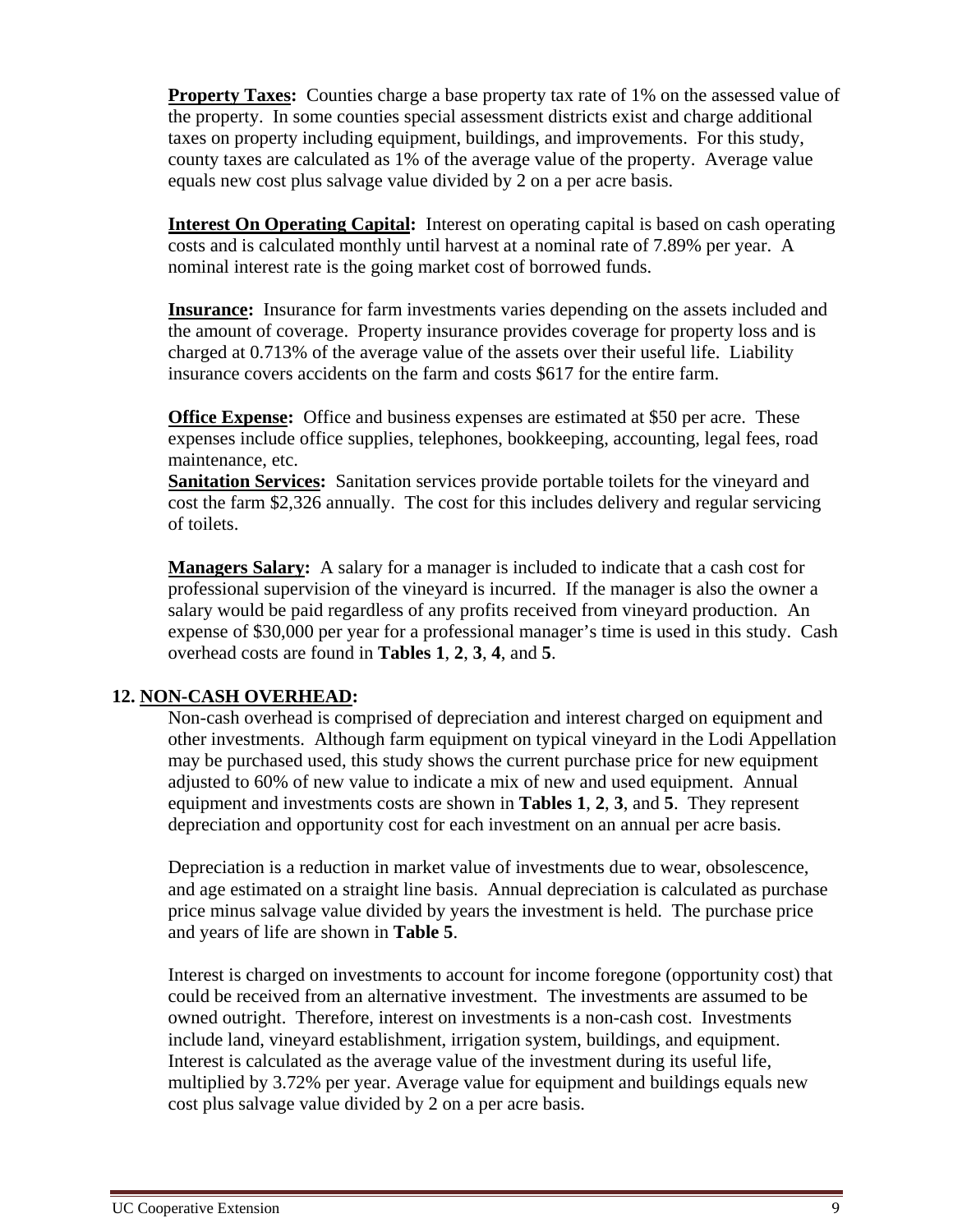The average value for land is equal to the purchase price because land does not depreciate. The interest rate used to calculate opportunity cost is estimated as a ten year average of the agricultural sector long-run rate of return to production assets from current income. It is used to reflect the long-term realized rate of return to these specialized resources that can only be used effectively in the agricultural sector.

### **13. EQUIPMENT CASH COSTS:**

Equipment costs are composed of three parts; non-cash overhead, cash overhead, and operating costs. Both of the overhead factors have been discussed in previous sections. The operating costs consist of fuel, lubrication, and repairs.

In allocating the equipment costs on a per acre basis, the following hourly charges are calculated first and shown in **Table 6**. Repair costs are based on purchase price, annual hours of use, total hours of life, and repair coefficients formulated by the American Society of Agricultural Engineers (ASAE). Fuel and lubrication costs are also determined by ASAE equations based on maximum PTO hp, and type of fuel used. The fuel and repair cost per acre for each operation in **Table 2** is determined by multiplying the total hourly operating cost in **Table 6** for each piece of equipment used for the cultural practice by the number of hours per acre for that operation. Tractor time is 10% higher than implement time for a given operation to account for setup time. Prices for on-farm delivery of diesel and gasoline are \$0.85 and \$1.17 per gallon, respectively.

### **14. ACKNOWLEDGMENT:**

The Lodi District Grape Growers Association provided assistance in furnishing information for this study. Appreciation is expressed to those growers and other cooperators who provided support.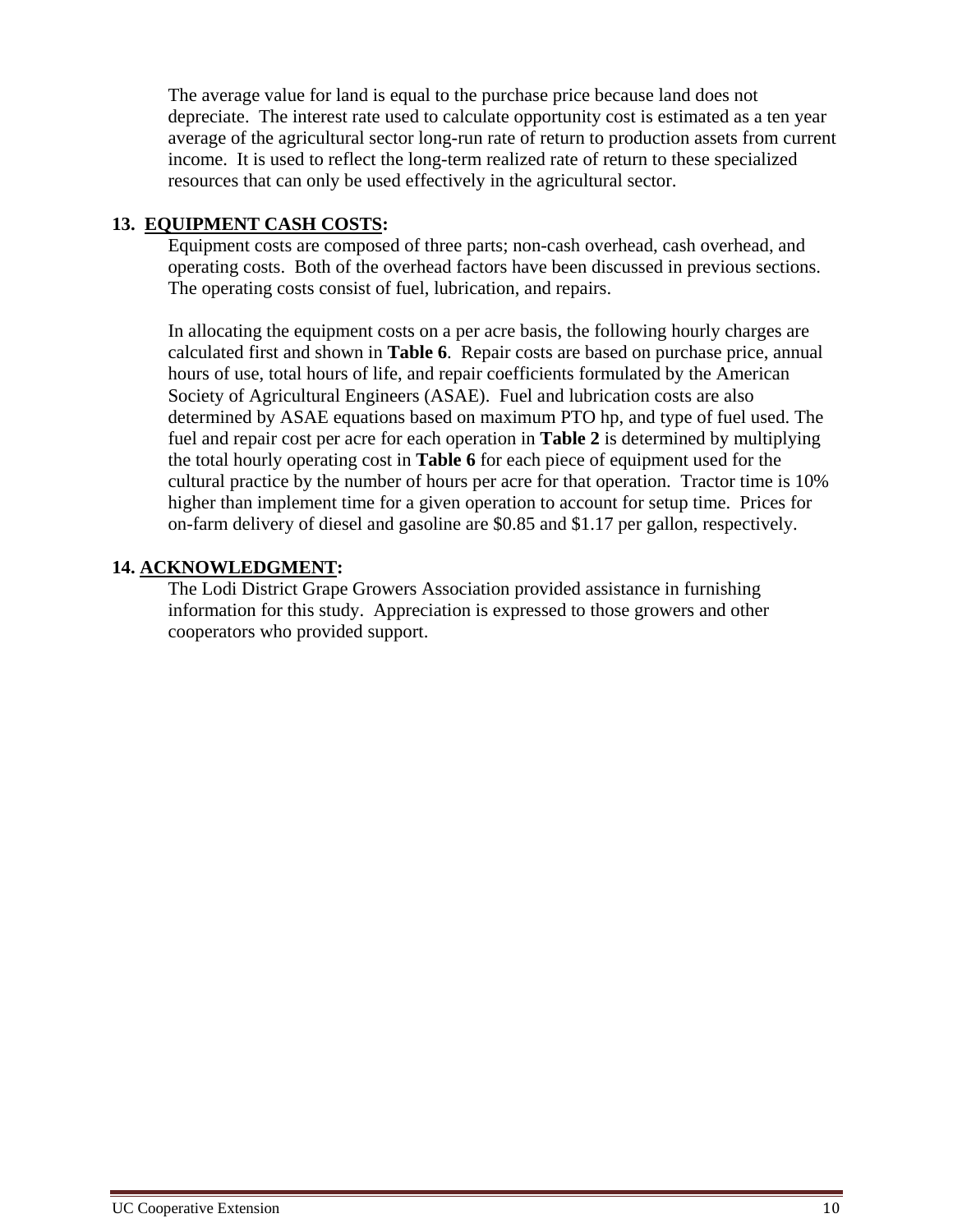U.C. COOPERATIVE EXTENSION Table 1. SAMPLE COSTS PER ACRE TO ESTABLISH A VINEYARD LODI APPELLATION OF SACRAMENTO & SAN JOAQUIN COUNTIES - 1994

Labor Rate: \$7.15/hr. machine labor<br>\$6.18/hr. non-machine labor (\$6.18/hr. non-machine labor (\$9.18) Long Term Interest F

Long Term Interest Rate: 3.72%

|                                                  |         | Cost Per Acre |       |
|--------------------------------------------------|---------|---------------|-------|
| Year                                             | 1st     | 2nd           | 3rd   |
| Tons Per Acre                                    |         |               | 3.0   |
| <b>Planting Costs:</b>                           |         |               |       |
| Vineyard Removal                                 | \$125   |               |       |
| Land Preparation - Slip Plow                     | \$500   |               |       |
| Land Preparation - Disc 3X                       | \$18    |               |       |
| Land Preparation - Fumigate 100%                 | \$1,040 |               |       |
| Land Preparation - Cultivate 3X                  | \$18    |               |       |
| Land Preparation - Apply Herbicide & Incorporate | \$41    |               |       |
| Mark & Layout Vineyard                           | \$61    |               |       |
| Dig Hole, Plant & Cover Vines                    | \$44    | \$1           |       |
| Vines: 622 Per Acre (2% Replant In 2nd Year)     | \$842   | 18            |       |
| Uncover Vines, Field Bud & Prune Tops            | \$560   | 12            |       |
| TOTAL PLANTING COSTS                             | \$3,249 | \$31          |       |
| Trellis System Costs:                            |         |               |       |
| Install T Posts & End Posts                      |         | \$1,155       |       |
| Spool & Tie Wires                                |         | \$185         |       |
| Stretch Wires                                    |         | \$177         |       |
| Hang Drip Line on Bottom Wire                    |         | \$59          |       |
| TOTAL TRELLIS SYSTEM COSTS                       |         | \$1,576       |       |
| <b>Cultural Costs:</b>                           |         |               |       |
| Prune                                            |         |               | \$56  |
| Irrigate                                         | \$21    | \$21          | 39    |
| Uncover & Prune Rootstock                        |         | \$124         |       |
| Cut Rubber Bands, Top & Install Milk Carton      |         | \$81          |       |
| Fertilizer - Nitrogen                            | \$78    | 78            | 78    |
| Green Tie (Sucker, Tie & Train)                  |         | \$450         | 50    |
| Weed Control - Disc (3X 1st Year, 5X Year 2+)    | \$18    | 30            | 30    |
| Weed Control - Spot Spray (25% Of Acreage)       |         | \$26          | 26    |
| Insect Control - Leafhoppers                     |         |               | \$73  |
| Shoot Positioning/Thin                           |         |               | \$74  |
| Disease Control - Mildew - 8X                    |         |               | \$51  |
| Pickup Truck Use                                 | \$12    | 12            | 12    |
| ATV Use                                          | \$9     | 9             | 9     |
| TOTAL CULTURAL COSTS                             | \$138   | \$831         | \$498 |
| <b>Harvest Costs:</b>                            |         |               |       |
| Pick Fruit                                       |         |               | \$210 |
| Haul To Crusher                                  |         |               | \$30  |
| TOTAL HARVEST COSTS                              |         |               | \$240 |
| Postharvest Costs:                               |         |               |       |
| Irrigate                                         |         |               | \$7   |
| Fertilize - Nitrogen                             |         |               | \$15  |
| Weed Control - Winter Strip Spray                | \$24    | 24            | 24    |
| <b>TOTAL POSTHARVEST COSTS</b>                   | \$24    | \$24          | \$46  |
| <b>Assessments:</b>                              |         |               |       |
| Lodi-Woodbridge Wine Grape Commission            |         |               | \$7   |
| TOTAL ASSESSMENT COSTS                           |         |               | \$7   |
| Interest On Operating Capital @ 7.89%            | \$184   | \$93          | \$18  |
| TOTAL OPERATING COSTS/ACRE                       | \$3,595 | \$2,555       | \$809 |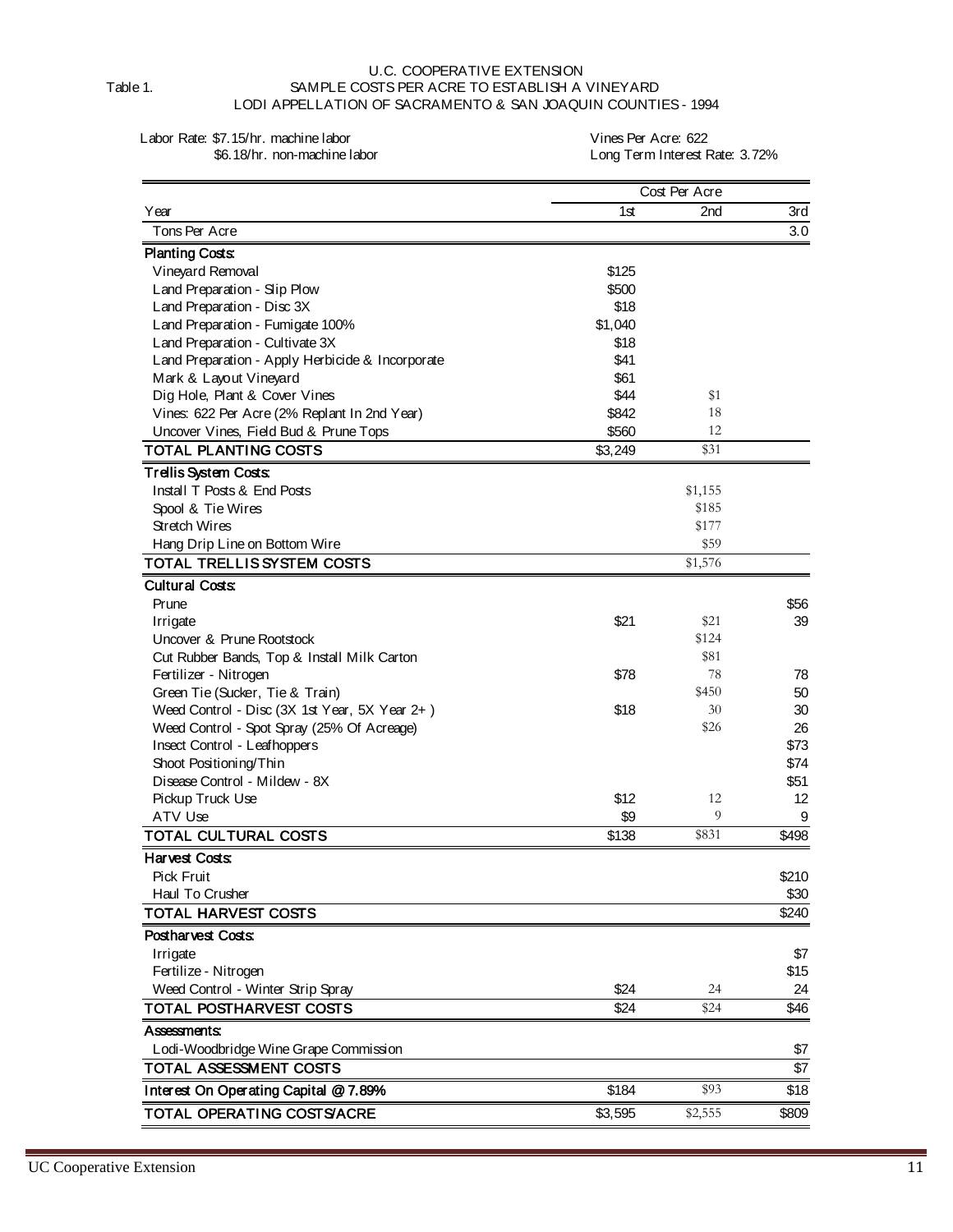#### U.C. COOPERATIVE EXTENSION Table 1. continued

|                                     |               | Cost Per Acre |                 |
|-------------------------------------|---------------|---------------|-----------------|
| Year                                | 1st           | 2nd           | 3rd             |
| Tons Per Acre                       |               |               | 3.0             |
| Cash Overhead Costs:                |               |               |                 |
| Office Expense                      | \$43          | \$43          | \$43            |
| Liability Insurance                 | \$2           | 2             | 2               |
| <b>Sanitation Fees</b>              | \$6           | 6             | $6\phantom{1}6$ |
| Managers Salary                     | \$78          | 78            | 78              |
| Property Taxes                      | \$47          | 46            | 47              |
| Property Insurance                  | \$34          | 33            | 34              |
| <b>Investment Repairs</b>           | \$4           | 4             | 4               |
| <b>TOTAL CASH OVERHEAD COSTS</b>    | $\sqrt{$214}$ | \$212         | \$214           |
| TOTAL CASH COSTS/ACRE               | \$3,809       | \$2,767       | \$1,023         |
| <b>INCOME/ACRE FROM PRODUCTION</b>  |               |               | \$1,650         |
| NET CASH COSTS/ACRE FOR THE YEAR    | \$3,809       | \$2,767       |                 |
| <b>PROFIT/ACRE ABOVE CASH COSTS</b> |               |               | \$627           |
| ACCUMULATED NET CASH COSTS/ACRE     | \$3,809       | \$6,576       | \$5,949         |
| Depreciation:                       |               |               |                 |
| Shop Building                       | \$5           | \$5           | \$5             |
| Fuel Tanks & Pumps                  | \$1           | 1             | 1               |
| Shop Tools                          | \$2           | 2             | $\overline{c}$  |
| Drip Irrigation System              | \$25          | 25            | 25              |
| Pruning Equipment                   | \$1           | 1             | $\mathbf{1}$    |
| Equipment                           | \$24          | 14            | 24              |
| <b>TOTAL DEPRECIATION</b>           | \$58          | \$48          | \$58            |
| Interest On Investment @ 3.72%      |               |               |                 |
| Shop Building                       | \$2           | \$2           | \$2             |
| Fuel Tanks & Pumps                  | \$1           | 1             | 1               |
| Shop Tools                          | \$1           | 1             | 1               |
| Drip Irrigation System              | \$12          | 12            | 12              |
| Pruning Equipment                   | \$1           | 1             | 1               |
| Land @ \$2,940/Acre                 | \$155         | 155           | 155             |
| Equipment                           | \$6           | 3             | 6               |
| <b>TOTAL INTEREST ON INVESTMENT</b> | \$178         | 175           | 178             |
| TOTAL COST/ACRE FOR THE YEAR        | \$4,045       | \$2,990       | \$1,259         |
| <b>INCOME/ACRE FROM PRODUCTION</b>  |               |               | \$1,650         |
| TOTAL NET COST/ACRE FOR THE YEAR    | \$4,045       | \$2,990       |                 |
| NET PROFIT/ACRE ABOVE TOTAL COST    |               |               | \$391           |
| TOTAL ACCUMULATED NET COST/ACRE     | \$4,045       | \$7,035       | \$6,644         |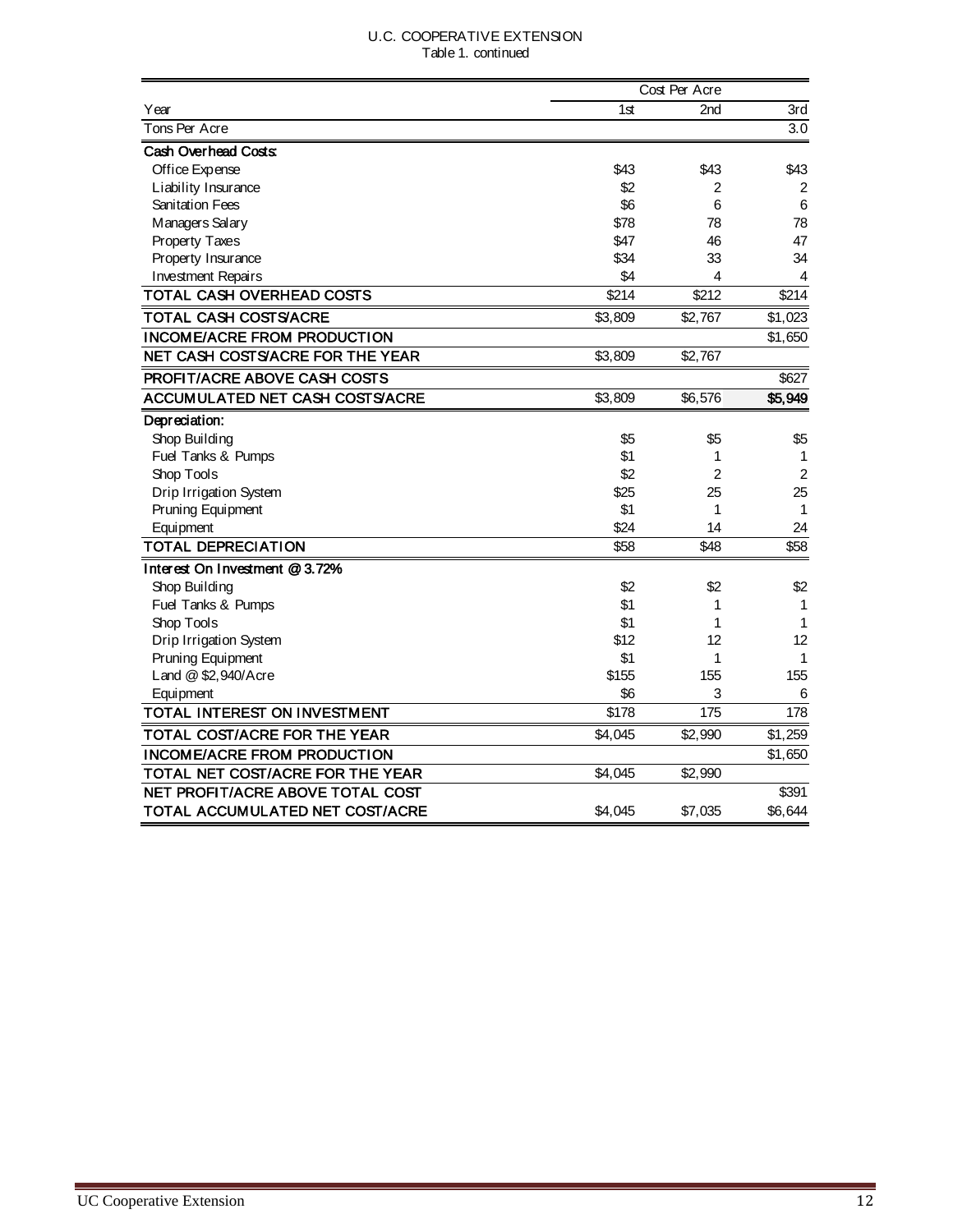# U.C. COOPERATIVE EXTENSION Table 2. COSTS PER ACRE TO PRODUCE WINE GRAPE LODI APPELLATION OF SACRAMENTO & SAN JOAQUIN COUNTIES - 1994

|                                                         | Operation       |                                  |                                  |                                      | ----------- Cash and Labor Costs per Acre - |                         |      |
|---------------------------------------------------------|-----------------|----------------------------------|----------------------------------|--------------------------------------|---------------------------------------------|-------------------------|------|
|                                                         | Time<br>(Hrs/A) | Labor<br>Cost                    |                                  | Fuel, Lube Material                  | Custom/                                     | Total                   | Your |
| Operation<br>---------                                  |                 |                                  | & Repairs                        | Cost                                 | Rent                                        | Cost                    | Cost |
| Cultural:                                               |                 |                                  |                                  |                                      |                                             |                         |      |
| Prune                                                   | 30.00           | 185                              | $\Omega$                         | $\mathbf 0$                          | $\mathbf 0$                                 | 185                     |      |
| Weed Control - Disc 5X                                  | 2.10            | 18                               | 12                               | $\mathbf 0$                          | 0                                           | 30                      |      |
| Disease Control - Mildew 10X                            | 1.54            | 13                               | 6                                | 24                                   | $\mathbf 0$                                 | 44                      |      |
| Irrigate                                                | 2.50            | 15                               | $\mathbf 0$                      | 24                                   | $\mathbf 0$                                 | 40                      |      |
| Fertilize - Nitrogen                                    | 0.00            | $\overline{0}$                   | $\mathbf 0$                      | 31                                   | $\Omega$                                    | 31                      |      |
| Green Tie (Sucker Tie & Train)                          | 8.00            | 49                               | $\mathbf 0$                      | $\overline{\phantom{0}}$             | $\Omega$                                    | - 49                    |      |
| Shoot Positioning/Thinning                              | 16.50           | 102                              | $\mathbf 0$                      | $\overline{0}$                       | $\Omega$                                    | 102                     |      |
| Pest Control - Leafhoppers                              | 0.41            | $\overline{4}$                   | 5                                | 64                                   | $\Omega$                                    | 73                      |      |
| Weed Control - Spot Spray 25% Of Acreage                | 0.49            | 10                               | $\overline{2}$                   | 14                                   | $\mathbf 0$                                 | 26                      |      |
| Pickup Truck Use                                        | 0.86            | $7\phantom{.0}$                  | 5                                | $\mathbf 0$                          | $\mathbf 0$                                 | 13                      |      |
| ATV Use                                                 | 0.86            | $\overline{7}$                   | $\mathbf{1}$                     | $\mathbf 0$                          | 0                                           | 9                       |      |
| TOTAL CULTURAL COSTS                                    | 63.28           | 412                              | 32                               | 157                                  | $\mathbf 0$                                 | 601                     |      |
| ---------                                               |                 |                                  |                                  |                                      |                                             |                         |      |
| Harvest:                                                |                 |                                  |                                  |                                      |                                             |                         |      |
| Machine Harvest Fruit                                   | 0.00            | $\mathsf 0$                      | $\mathsf 0$                      | $\mathsf 0$                          | 210                                         | 210                     |      |
| Haul To Crusher                                         | 0.00            | 0                                | 0                                | 0                                    | 70                                          | 70                      |      |
| TOTAL HARVEST COSTS<br>--------------                   | 0.00            | 0                                | $\mathbf 0$                      | $\mathbf 0$                          | 280                                         | 280                     |      |
| Postharvest:                                            |                 |                                  |                                  |                                      |                                             |                         |      |
| Trim Vines                                              | 0.31            | 3                                | 2                                | $\mathbf 0$                          | $\mathbf 0$                                 | $\overline{4}$          |      |
| Irrigate                                                | 0.50            | $\overline{3}$                   | $\mathbf{0}$                     | 6                                    | $\mathbf 0$                                 | 9                       |      |
| Fertilize - Nitrogen                                    | 0.00            | $\mathsf 0$                      | $\mathbb O$                      | 6                                    | 0                                           | 6                       |      |
| Weed Control - Winter Strip                             | 0.49            | 4                                | $\overline{a}$                   | 9                                    | 0                                           | 15                      |      |
| TOTAL POSTHARVEST COSTS                                 | 1.30            | 10                               | $\overline{4}$                   | 20                                   | $\Omega$                                    | 34                      |      |
| Assessment:                                             |                 |                                  |                                  |                                      |                                             |                         |      |
| Lodi-Woodbridge Wine Grape Commission                   | 0.00            |                                  |                                  |                                      | 0                                           | 15                      |      |
| TOTAL ASSESSMENT COSTS                                  | 0.00            | $\overline{0}$<br>$\overline{0}$ | $\overline{0}$<br>$\overline{0}$ | 15<br>15                             | $\mathbf 0$                                 | 15                      |      |
| Interest on operating capital @<br>7.89%                |                 |                                  |                                  |                                      |                                             | $- -$<br>2.4            |      |
|                                                         |                 |                                  |                                  |                                      |                                             |                         |      |
| TOTAL OPERATING COSTS/ACRE<br>TOTAL OPERATING COSTS/TON |                 | 422                              | 36                               | 193                                  | 280                                         | 955<br>136.38           |      |
|                                                         |                 |                                  |                                  |                                      |                                             |                         |      |
| CASH OVERHEAD:                                          |                 |                                  |                                  |                                      |                                             |                         |      |
| Office Expense                                          |                 |                                  |                                  |                                      |                                             | 85                      |      |
| Liability Insurance                                     |                 |                                  |                                  |                                      |                                             | $\overline{\mathbf{3}}$ |      |
| Sanitation Fees                                         |                 |                                  |                                  |                                      |                                             | 12                      |      |
| Manager Salary                                          |                 |                                  |                                  |                                      |                                             | 154                     |      |
| Property Taxes                                          |                 |                                  |                                  |                                      |                                             | 121                     |      |
| Property Insurance                                      |                 |                                  |                                  |                                      |                                             | 86                      |      |
| Investment Repairs                                      |                 |                                  |                                  |                                      |                                             | 8                       |      |
| TOTAL CASH OVERHEAD COSTS                               |                 |                                  |                                  |                                      |                                             | 469                     |      |
| TOTAL CASH COSTS/ACRE                                   |                 |                                  |                                  |                                      |                                             | 1424                    |      |
| TOTAL CASH COSTS/TON                                    |                 |                                  |                                  |                                      |                                             | 203.41                  |      |
| NON-CASH OVERHEAD:                                      |                 |                                  |                                  |                                      |                                             |                         |      |
|                                                         | Per producing   |                                  |                                  | ----------- Annual Cost ------------ |                                             |                         |      |
| Investment                                              | Acre            |                                  | Depreciation                     |                                      | Interest @ 3.72%                            |                         |      |
| ----------                                              | -------         |                                  | .                                |                                      |                                             |                         |      |
| Buildings                                               |                 | 195                              | 10                               |                                      | $\overline{4}$                              | 13                      |      |
| Fuel Tanks & Pumps                                      |                 | 66                               | $\overline{2}$                   |                                      | 1                                           | $\overline{4}$          |      |
| Shop Tools                                              |                 | 58                               | $\overline{\mathbf{3}}$          |                                      | $\mathbf{1}$                                | 5                       |      |
| Drip Irrigation Sy                                      |                 | 1247                             | 50                               |                                      | 23                                          | 73                      |      |
| Pruning Equipment                                       |                 | 7                                | $\mathbf{1}$                     |                                      | $\Omega$                                    | $\mathbf{1}$            |      |
| Land - Lodi                                             |                 | 8205                             |                                  |                                      | 305                                         | 305                     |      |
| Vineyard Establish                                      |                 | 5949                             | 270                              |                                      | 111                                         | 381                     |      |
| Equipment                                               |                 | 270                              | 24                               |                                      | - 6                                         | 30                      |      |
| TOTAL NON-CASH OVERHEAD COSTS                           |                 | 15998                            | 361                              |                                      | 451                                         | 812                     |      |
| ------------------                                      |                 |                                  |                                  |                                      |                                             | ----                    |      |
| TOTAL COSTS/ACRE                                        |                 |                                  |                                  |                                      |                                             | 2235                    |      |
| TOTAL COSTS/TON                                         |                 |                                  |                                  |                                      |                                             | 319.35                  |      |
|                                                         |                 |                                  |                                  |                                      |                                             |                         |      |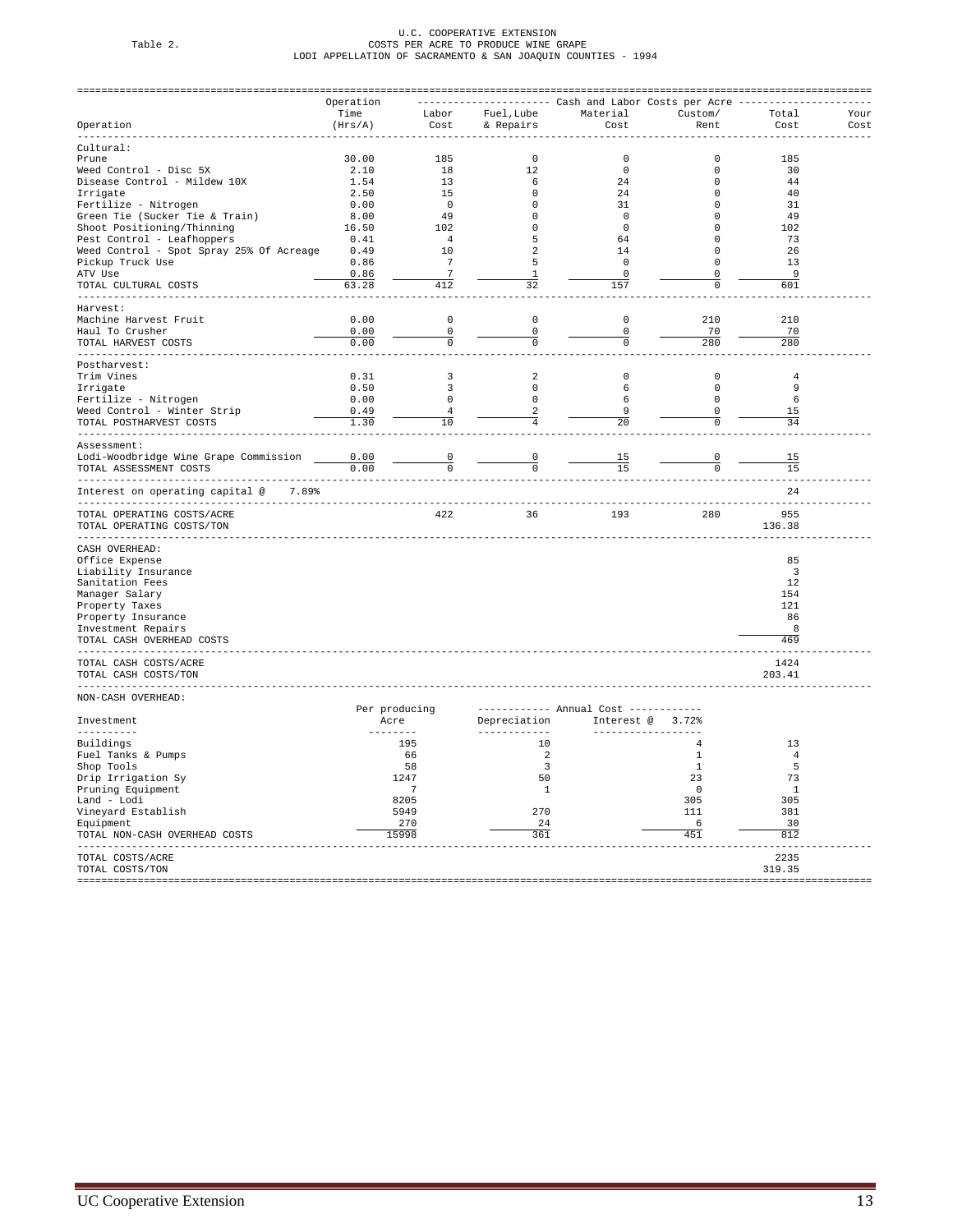# U.C. COOPERATIVE EXTENSION<br>COSTS AND RETURNS PER ACRE TO PRODUCE WINE GRAPE<br>LODI APPELLATION OF SACRAMENTO & SAN JOAQUIN COUNTIES - 1994

|                                                                       |                                             |           |                                                                                                                                                                                              | Price or Value or Your  |  |
|-----------------------------------------------------------------------|---------------------------------------------|-----------|----------------------------------------------------------------------------------------------------------------------------------------------------------------------------------------------|-------------------------|--|
|                                                                       | Quantity/Acre Unit Cost/Unit Cost/Acre Cost |           |                                                                                                                                                                                              |                         |  |
| GROSS RETURNS                                                         |                                             |           |                                                                                                                                                                                              |                         |  |
| Wine Grape $7.00$ Ton 550.00                                          |                                             |           |                                                                                                                                                                                              | 3850                    |  |
| TOTAL GROSS RETURNS FOR WINE GRAPE                                    |                                             |           |                                                                                                                                                                                              | 3850                    |  |
| ---------------                                                       |                                             |           |                                                                                                                                                                                              |                         |  |
| OPERATING COSTS:                                                      |                                             |           |                                                                                                                                                                                              |                         |  |
| Funqicide:                                                            |                                             |           |                                                                                                                                                                                              |                         |  |
| Sulfur Dust                                                           | 150.00 Lb                                   |           | 0.16                                                                                                                                                                                         | 24                      |  |
| Irrigation:                                                           |                                             |           |                                                                                                                                                                                              |                         |  |
| Water - Pumped                                                        | 16.00 Acin                                  |           | 1.85                                                                                                                                                                                         | 30                      |  |
| Fertilizer:                                                           |                                             |           |                                                                                                                                                                                              |                         |  |
| $5 - 0 - 12$                                                          | 30.00 Lb N                                  |           | 1.23                                                                                                                                                                                         | 37                      |  |
| Insecticide:                                                          |                                             |           |                                                                                                                                                                                              |                         |  |
| Pyrenome Crop Spra 1.00 Qt                                            |                                             |           | 64.48                                                                                                                                                                                        | 64                      |  |
| Herbicide:<br>Roundup                                                 |                                             |           | 6.83                                                                                                                                                                                         | 14                      |  |
|                                                                       |                                             | 2.00 Pint |                                                                                                                                                                                              |                         |  |
| Princep Caliber 90                                                    | 1.00<br>$0.50$ Lb                           | Lb        | 5.31                                                                                                                                                                                         | 5                       |  |
| Karmex DF<br>Contract:                                                |                                             |           | 6.71                                                                                                                                                                                         | $\overline{\mathbf{3}}$ |  |
| Machine Harvest                                                       |                                             |           |                                                                                                                                                                                              | 210                     |  |
| Haul to Crusher                                                       | 7.00                                        |           | 1.00 Acre 210.00<br>10.00                                                                                                                                                                    | 70                      |  |
| Assessment:                                                           |                                             | Ton       |                                                                                                                                                                                              |                         |  |
| LWWGC                                                                 | 3850.00                                     |           |                                                                                                                                                                                              | 15                      |  |
| Labor (machine)                                                       |                                             |           |                                                                                                                                                                                              | 61                      |  |
| Labor (non-machine)                                                   |                                             |           | $\begin{tabular}{cccc} 3850.00 & \text{Gross Value} & 0.004 \\ 8.49 & \text{Hrs} & 7.15 \\ 58.40 & \text{Hrs} & 6.18 \\ 2.73 & \text{Gal} & 0.98 \\ 14.78 & \text{Gal} & 0.71 \end{tabular}$ | 361                     |  |
|                                                                       |                                             |           |                                                                                                                                                                                              | $\overline{\mathbf{3}}$ |  |
| Fuel - Gas<br>Fuel - Diesel                                           |                                             |           | 0.71                                                                                                                                                                                         | 10                      |  |
| Lube                                                                  |                                             |           |                                                                                                                                                                                              | $\mathcal{L}$           |  |
| Machinery repair                                                      |                                             |           |                                                                                                                                                                                              | 21                      |  |
| Interest on operating capital @ 7.89%                                 |                                             |           |                                                                                                                                                                                              | 24                      |  |
| TOTAL OPERATING COSTS/ACRE                                            |                                             |           |                                                                                                                                                                                              | 955                     |  |
| TOTAL OPERATING COSTS/TON                                             |                                             |           |                                                                                                                                                                                              | 136                     |  |
| --------------------------------<br>NET RETURNS ABOVE OPERATING COSTS |                                             |           |                                                                                                                                                                                              | 2895                    |  |
|                                                                       |                                             |           |                                                                                                                                                                                              |                         |  |
| CASH OVERHEAD COSTS:                                                  |                                             |           |                                                                                                                                                                                              |                         |  |
| Office Expense                                                        |                                             |           |                                                                                                                                                                                              | 85                      |  |
| Liability Insurance                                                   |                                             |           |                                                                                                                                                                                              | 3                       |  |
| Sanitation Fees                                                       |                                             |           |                                                                                                                                                                                              | 12                      |  |
| Manager Salary                                                        |                                             |           |                                                                                                                                                                                              | 154                     |  |
| Property Taxes                                                        |                                             |           |                                                                                                                                                                                              | 121                     |  |
| Property Insurance                                                    |                                             |           |                                                                                                                                                                                              | 86                      |  |
| Investment Repairs                                                    |                                             |           |                                                                                                                                                                                              | 8                       |  |
| TOTAL CASH OVERHEAD COSTS/ACRE                                        |                                             |           |                                                                                                                                                                                              | 469                     |  |
| TOTAL CASH COSTS/ACRE                                                 |                                             |           |                                                                                                                                                                                              | 1424                    |  |
| TOTAL CASH COSTS/TON                                                  |                                             |           |                                                                                                                                                                                              | 203                     |  |
|                                                                       |                                             |           |                                                                                                                                                                                              |                         |  |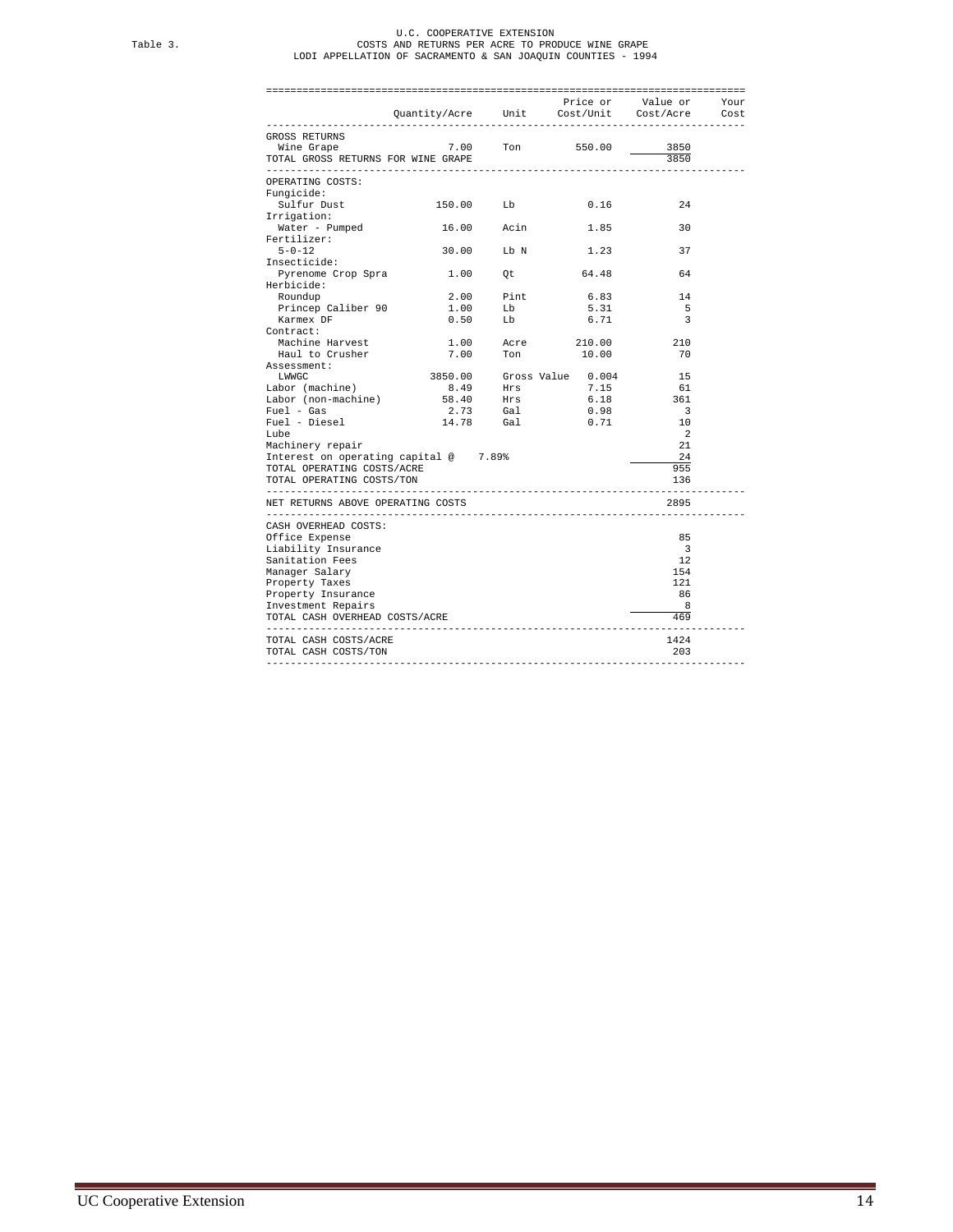| Table 4.                                               |                  |                    |                    |                    |                | U.C. COOPERATIVE EXTENSION | MONTHLY CASH COSTS PER ACRE TO PRODUCE WINE GRAPE            |                  |                 |              |           |                 |             |
|--------------------------------------------------------|------------------|--------------------|--------------------|--------------------|----------------|----------------------------|--------------------------------------------------------------|------------------|-----------------|--------------|-----------|-----------------|-------------|
|                                                        |                  |                    |                    |                    |                |                            | LODI APPELLATION OF SACRAMENTO & SAN JOAQUIN COUNTIES - 1994 |                  |                 |              |           |                 |             |
|                                                        |                  |                    |                    |                    |                |                            |                                                              |                  |                 |              |           |                 |             |
| Beginning JAN 94<br>Ending<br>DEC 94                   | <b>JAN</b><br>94 | FEB<br>94          | <b>MAR</b><br>94   | APR<br>94          | MAY<br>94      | JUN<br>94                  | JUL<br>94                                                    | <b>AUG</b><br>94 | SEP<br>94       | OCT<br>94    | NOV<br>94 | DEC<br>94       | TOTAL       |
| Cultural:                                              |                  |                    |                    |                    |                |                            |                                                              |                  |                 |              |           |                 |             |
| Prune                                                  | 185              |                    |                    |                    |                |                            |                                                              |                  |                 |              |           |                 | 185         |
| Weed Control - Disc 5X                                 |                  |                    | 6                  | 6                  | 6              | 6                          | 6                                                            |                  |                 |              |           |                 | 30          |
| Disease Control - Mildew                               |                  |                    |                    | 9                  | 13             | 13                         | 9                                                            |                  |                 |              |           |                 | 44          |
| Irrigate                                               |                  |                    |                    |                    | 15             | 8                          | 8                                                            | 8                |                 |              |           |                 | 40          |
| Fertilize - Nitrogen                                   |                  |                    |                    |                    | 31             |                            |                                                              |                  |                 |              |           |                 | 31          |
| Green Tie                                              |                  |                    |                    |                    | 25             | 25                         |                                                              |                  |                 |              |           |                 | 49          |
| Shoot Positioning/Thinning                             |                  |                    |                    |                    |                | 102<br>73                  |                                                              |                  |                 |              |           |                 | 102<br>73   |
| Pest Control - Leafhopper<br>Weed Control - Spot Spray |                  |                    |                    |                    |                | 26                         |                                                              |                  |                 |              |           |                 | 26          |
| Pickup Truck Use                                       | $\mathbf{1}$     | $\mathbf{1}$       | 1                  | 1                  | 1              | $\mathbf{1}$               | 1                                                            | 1                | 1               | 1            | 1         | 1               | 13          |
| ATV Use                                                | 1                | 1                  | 1                  | 1                  | 1              | $\mathbf{1}$               | 1                                                            | 1                | $\overline{1}$  |              |           | 1               | 9           |
| TOTAL CULTURAL COSTS                                   | 187              |                    |                    | 17                 | 92             | 254                        | 25                                                           | 10               |                 |              |           |                 | 601         |
| Harvest:                                               |                  |                    |                    |                    |                |                            |                                                              |                  |                 |              |           |                 |             |
| Machine Harvest Fruit                                  |                  |                    |                    |                    |                |                            |                                                              |                  | 210             |              |           |                 | 210         |
| Haul To Crusher                                        |                  |                    |                    |                    |                |                            |                                                              |                  | 70              |              |           |                 | 70          |
| TOTAL HARVEST COSTS                                    |                  |                    |                    |                    |                |                            |                                                              |                  | 280             |              |           |                 | 280         |
| Postharvest:                                           |                  |                    |                    |                    |                |                            |                                                              |                  |                 |              |           |                 |             |
| Trim Vines                                             |                  |                    |                    |                    |                |                            |                                                              |                  | $\overline{4}$  | 9            |           |                 |             |
| Irrigate<br>Fertilize - Nitrogen                       |                  |                    |                    |                    |                |                            |                                                              |                  |                 | 6            |           |                 |             |
| Weed Control - Winter Strip                            |                  |                    |                    |                    |                |                            |                                                              |                  |                 |              | 15        |                 | 15          |
| TOTAL POSTHARVEST COSTS                                |                  |                    |                    |                    |                |                            |                                                              |                  | $\overline{4}$  | 15           | 1.5       |                 | 34          |
| Assessment:                                            |                  |                    |                    |                    |                |                            |                                                              |                  |                 |              |           |                 |             |
| LWWGC                                                  |                  |                    |                    |                    |                |                            |                                                              |                  | $\frac{15}{15}$ |              |           |                 | 15          |
| TOTAL ASSESSMENT COSTS                                 |                  |                    |                    |                    |                |                            |                                                              |                  |                 |              |           |                 | 15          |
| Interest on oper. capital                              | 1                | $\mathbf{1}$       | 1                  | 1                  | $\mathfrak{D}$ | $\overline{4}$             | $\overline{4}$                                               | 4                | 6               |              |           |                 | 2.4         |
| TOTAL OPERATING COSTS/ACRE                             | 188              | $\overline{3}$     | 9                  | 18                 | 94             | 257                        | 29                                                           | 14               | 308             | 17           | 17        | $\overline{a}$  | 955         |
| TOTAL OPERATING COSTS/TON                              | 26.91            | 0.43               | 1.30               | 2.57               | 13.40          | 36.76                      | 4.08                                                         | 1.98             | 43.93           | 2.37         | 2.39      |                 | 0.25 136.38 |
| OVERHEAD:                                              |                  |                    |                    |                    |                |                            |                                                              |                  |                 |              |           |                 |             |
| Office Expense                                         | 7                | 7                  | $7\phantom{.0}$    | 7                  | 7              | $\overline{7}$             | $\overline{7}$                                               | 7                | 7               | 7            | 7         | $7\phantom{.0}$ | 85          |
| Liability Insurance                                    | 3                |                    |                    |                    |                |                            |                                                              |                  |                 |              |           |                 | 3           |
| Sanitation Fees                                        | $\mathbf{1}$     | $\mathbf{1}$<br>13 | $\mathbf{1}$<br>13 | $\mathbf{1}$<br>13 | 1              | $\mathbf{1}$               | 1                                                            | 1                | 1               | $\mathbf{1}$ | 1<br>13   | 1               | 12          |
| Manager Salary                                         | 13<br>121        |                    |                    |                    | 13             | 13                         | 13                                                           | 13               | 13              | 13           |           | 13              | 154<br>121  |
| Property Taxes<br>Property Insurance                   | 43               |                    |                    |                    |                |                            | 43                                                           |                  |                 |              |           |                 | 86          |
| Investment Repairs                                     | $1\,$            |                    |                    |                    |                | $\mathbf{1}$               | $\mathbf{1}$                                                 | 1                |                 | 1            |           | 1               | 8           |
| TOTAL CASH OVERHEAD COSTS                              | 189              | 22                 | 22                 | 2.2.               | 2.2            | 22                         | 65                                                           | 2.2.             | 2.2.            | 2.2          | 2.2       | 22.2            | 469         |
|                                                        |                  |                    |                    |                    |                |                            |                                                              |                  |                 |              |           |                 |             |
| TOTAL CASH COSTS/ACRE                                  | 378              | 25                 | 31                 | 39                 | 115            | 279                        | 93                                                           | 35               | 329             | 38           | 38        | 23              | 1424        |
| TOTAL CASH COSTS/TON                                   | 53.93            | 3.51               | 4.38               | 5.64               | 16.48          | 39.84                      | 13.33                                                        | 5.05             | 47.01           | 5.44         | 5.47      | 3.33            | 203.41      |
|                                                        |                  |                    |                    |                    |                |                            |                                                              |                  |                 |              |           |                 |             |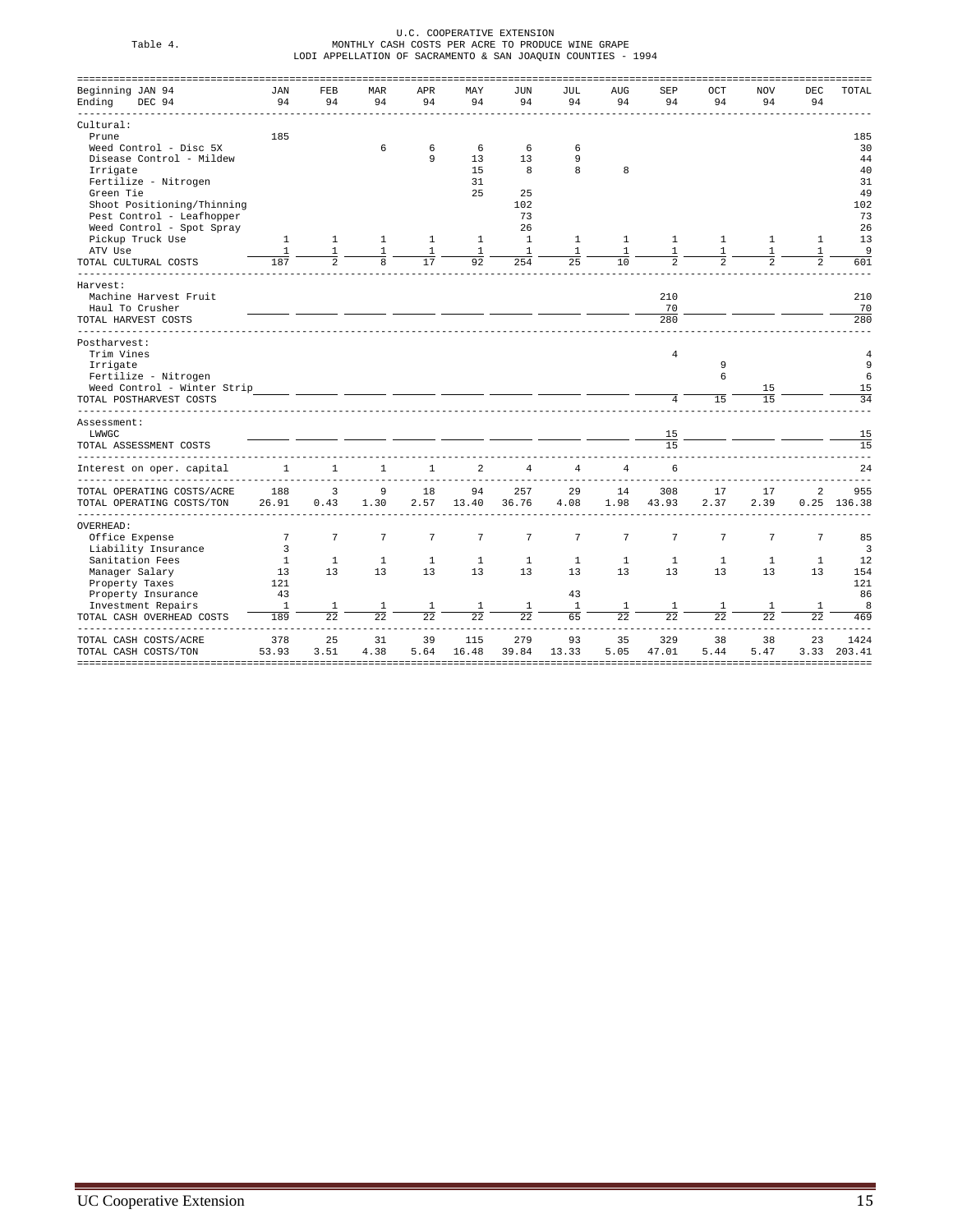#### ANNUAL EQUIPMENT COSTS

#### ========================================================================================= - Non-Cash Over. - - Cash Overhead -

| Yr.             | Description               |         | Yrs            | Depre- | Price Life ciation Interest | Insur-<br>ance | Taxes | Total |
|-----------------|---------------------------|---------|----------------|--------|-----------------------------|----------------|-------|-------|
|                 | 94 30 HP 2WD Tractor      | 19305   | 12.            | 1448   | 395                         | 76             | 106   | 2025  |
|                 | 94 70 HP 2WD Tractor      | 28850   | 12.            | 2164   | 590                         | 113            | 159   | 3026  |
| 94 ATV 4WD      |                           | 3861    | $\overline{7}$ | 496    | 79                          | 15             | 21    | 612   |
|                 | 94 Disc - Tandem $7'$     | 2917    | -15            | 175    | 60                          | 11             | 16    | 262   |
|                 | 94 Duster - 3 Pt          | 3093    | 10             | 278    | 63                          | 12             | 17    | 371   |
|                 | 94 Orch Sprayer - 400 Gal | 13266   | 10             | 1194   | 271                         | 52             | 73    | 1590  |
|                 | 94 Pickup Truck - 1/2 Ton | 17160   | $\overline{7}$ | 2206   | 351                         | 67             | 94    | 2719  |
| 94 Vine Trimmer |                           | 2282    | 15             | 137    | 47                          | 9              | 13    | 205   |
|                 | 94 Weed Spraver - 200 Gal | 3282 10 |                | 295    | 67                          | 13             | 18    | 393   |
| TOTAL           |                           | 94016   |                | 8394   | 1924                        | 369            | 517   | 11203 |
|                 | 60% of New Cost *         | 56410   |                | 5036   | 1154                        | 221            | 310   | 6722  |

----------------------------------------------------------------------------------------- \* Used to reflect a mix of new and used equipment.

#### ANNUAL INVESTMENT COSTS

#### =================================================================================================== - Non-Cash Over. - ------ Cash Overhead ------

| Υr         | Description            | Price   | Yrs<br>Life | Depre-<br>ciation | Interest | Insur-<br>ance | Taxes | Repairs | Total  |
|------------|------------------------|---------|-------------|-------------------|----------|----------------|-------|---------|--------|
| INVESTMENT |                        |         |             |                   |          |                |       |         |        |
| Buildings  |                        | 38110   | -20         | 1906              | 709      | 136            | 191   | 762     | 3703   |
|            | Drip Irrigation System | 243150  | 25          | 9726              | 4523     | 867            | 1216  | 545     | 16876  |
|            | Fuel Tanks & Pumps     | 12950   | 25          | 466               | 265      | 51             | 71    | 125     | 978    |
| Land       |                        | 1600000 |             |                   | 59520    | 11408          | 16000 |         | 86928  |
|            | Pruning Equipment      | 1287    | 1 N         | 116               | 26       |                |       | 25      | 179    |
|            | Shop Tools             | 11330   | 15          | 680               | 232      | 44             | 62    | 113     | 1131   |
|            | Vineyard Establishment | 803115  | 2.2.        | 36505             | 14938    | 2863           | 4016  |         | 58322  |
|            | TOTAL INVESTMENT       | 2709942 |             | 49399             | 80212    | 15374          | 21563 | 1570    | 168117 |
|            |                        |         |             |                   |          |                |       |         |        |

#### ANNUAL BUSINESS OVERHEAD COSTS

| Description         | Units/<br>Farm | Unit | Price/<br>Unit | Total<br>Cost |
|---------------------|----------------|------|----------------|---------------|
| Liability Insurance | 330.00         | Acre | 1.87           | 617           |
| Manager Salary      | 1.00           |      | Year 30000.00  | 30000         |
| Office Expense      | 200.00         | Acre | 82.50          | 16500         |
| Sanitation Fees     | 200.00         | Acre | 11.63          | 2326          |

#### U.C. COOPERATIVE EXTENSION HOURLY EQUIPMENT COSTS LODI APPELLATION OF SACRAMENTO & SAN JOAQUIN COUNTIES - 1994

# ================================================================================================================== ------------------------- COSTS PER HOUR ----------------------------------- Actual -Non-Cash Over.- - Cash Overhead - -------- Operating -------- Hours Depre- Insur- Fuel & Total Total Yr Description Used ciation Interest ance Taxes Repairs Lube Oper. Costs/Hr. 94 30 HP 2WD Tractor 694.1 1.25 0.34 0.10 0.14 1.73 2.81 4.54 7.31<br>
94 30 HP 2WD Tractor 694.1 1.97 0.54 0.10 0.14 1.73 2.81 4.54 7.31<br>
94 ATV 4WD 190.6 1.56 0.25 0.05 0.07 0.70 0.75 1.45 3.38<br>
94 Disc – Tandem 7' 284.2 0. 94 Vine Trimmer 98.7 0.83 0.28 0.05 0.08 0.82 0.00 0.82 2.07 94 Weed Sprayer - 200 Gal 133.1 1.33 0.30 0.06 0.08 1.64 0.00 1.64 3.42 ==================================================================================================================